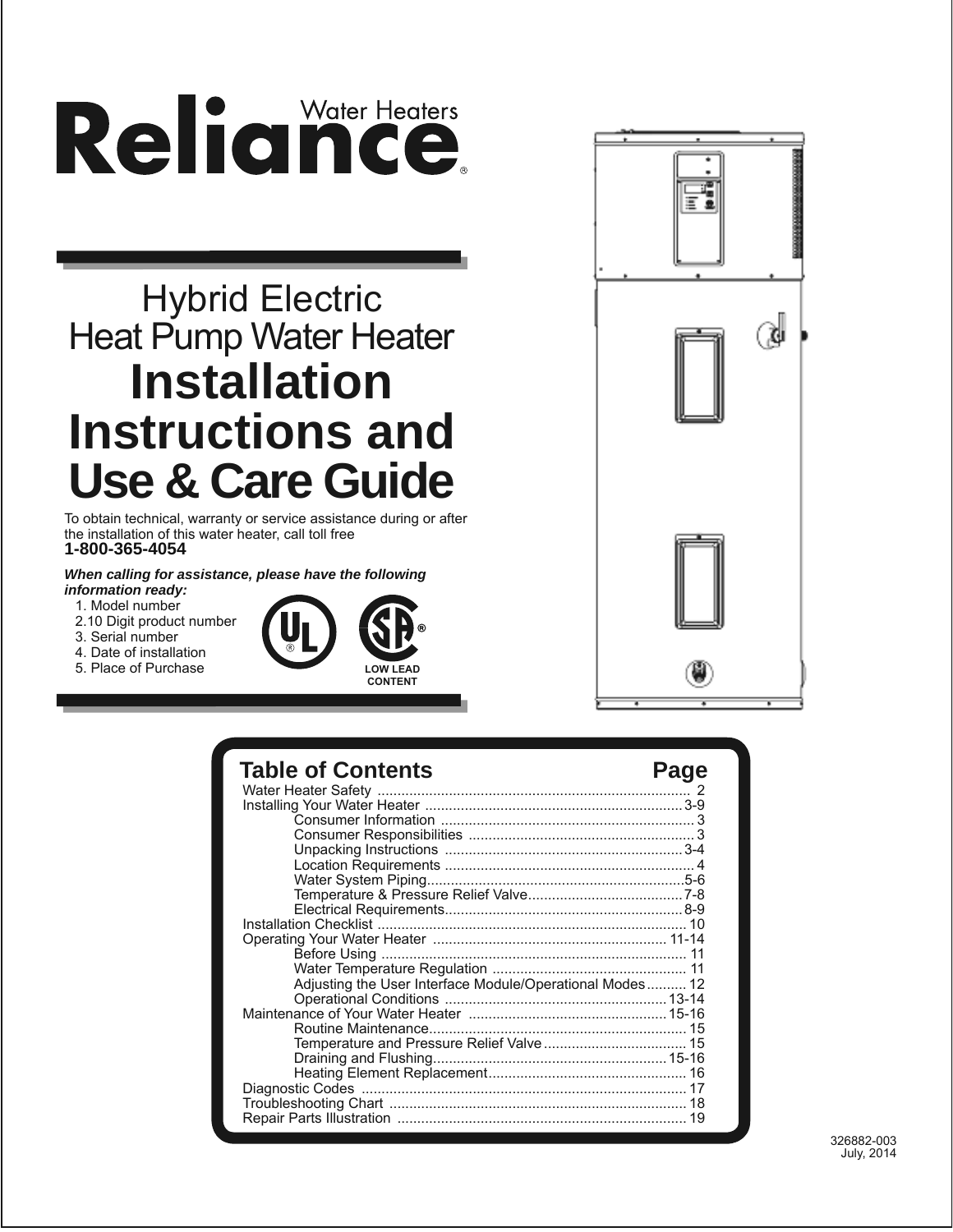# **WATER HEATER SAFETY**

#### **Your safety and the safety of others are very important.**

We have provided many important safety messages in this manual and on your appliance. Always read and obey all safety messages.



This is the safety alert symbol.

This symbol alerts you to potential hazards that can kill or hurt you and others.

All safety messages will follow the safety alert symbol and either the word "DANGER" or "WARNING." These words mean:

**You can be killed or seriously injured if you don't immediately follow instructions.**

**You can be killed or seriously injured if you don't follow instructions.**

All safety messages will tell you what the potential hazard is, tell you how to reduce the chance of injury, and tell you what can happen if the instructions are not followed.

#### **Important Safety Instructions**

CAUTION: Hydrogen gas is produced in a hot water system served by this heater that has not been used for a long period of time (2 weeks or more). Hydrogen gas is extremely flammable. To reduce the risk of injury under these conditions, it is recommended that the hot water faucet be opened for several minutes at the kitchen sink before using any electrical appliance connected to the hot water system. When hydrogen is present, there will probably be an unusual sound such as air escaping through the pipe as the water begins to flow. There should be no smoking or open flame near the faucet at the time it is open.

The California Safe Drinking Water and Toxic Enforcement Act requires the Governor of California to publish a list of substances known to the State of California to cause cancer, birth defects, or other reproductive harm, and requires businesses to warn of potential exposure to such substances.

WARNING: This product contains a chemical known to the State of California to cause cancer, birth defects, or other reproductive harm.

This appliance can cause low-level exposure to some of the substances included in the Act.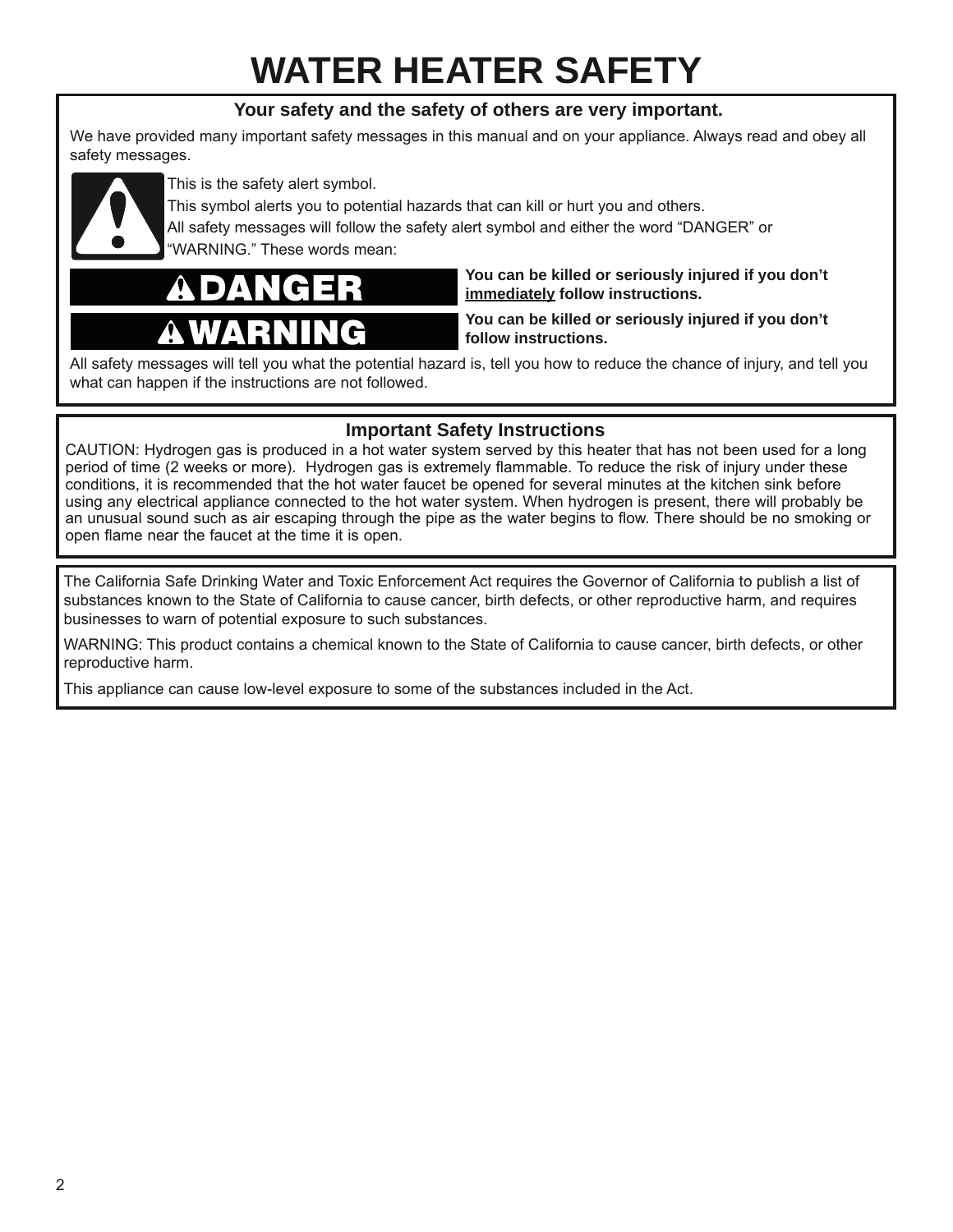### **INSTALLING YOUR WATER HEATER Consumer Information**

#### This water heater should be installed in accordance with the local code authority having jurisdiction, the power company or electric utility, and this installation manual. In the absence of local code requirements, follow the regulations set forth in the latest edition of The National Electric Code, NFPA 70. This is available from the following:

National Fire Protection Association 1 Batterymarch Park Quincy, MA 02269 American National Standards Institute 1430 Broadway New York, NY 10018

Check your phone listings for the local authorities having jurisdiction over your installation.

# **Consumer Responsibilities**

This manual has been prepared to acquaint you with the installation, operation and maintenance of your electric heat pump water heater and to provide important safety information in these areas.

We urge you to read all of the instructions thoroughly before attempting the installation or operation of this water heater. This manual should be kept for future reference.

The manufacturer of this water heater will not be liable for any damages caused by failure to comply with the installation and operating instructions outlined in this manual.

If you lack the necessary skills required to properly install this water heater or you have difficulty following the directions, you should not proceed but have a qualified person perform the installation of this water heater.

Examples of a qualified person include: licensed plumbers, authorized electric company personnel, and authorized service personnel.

Massachusetts code requires this water heater to be installed in accordance with Massachusetts 248-CMR 2.00: State Plumbing Code and 248-CMR 5.00.

A data plate identifying your water heater can be found adjacent to the upper element door. When referring to your water heater always have the information listed on the data plate readily available, to include the model and serial number. Retain your original receipt as proof of purchase.

# **Basic Operation Fundamentals**

The Heat Pump Water Heater (HPWH) is an integrated heat pump water heater unit, having a compressor and external coil heat exchanger with backup electric elements (Figure 1). When in Efficiency Mode the heat pump draws heat from the ambient air in the room and transfers it to the water in the tank through the coil heat exchanger. The backup element will turn on as a booster if the tank temperature is too low from the set point during high demand period, or if environmental conditions don't provide enough heat to meet demand. While in Electric Mode the

water heater functions like a standard electric water heater, relying on the electric elements to heat the water. A Hybrid Mode is available that relies primarily on the heat pump to heat the water while the electric elements only function during high demand periods. (See "Adjusting the User Interface Module/ Operational Mode" section). The more often the unit operates using the heat pump, rather than the elements, the more efficient the unit will be.

The HPWH uses about half the electricity of a comparably sized conventional electric water heater when operating in the Efficiency/Hybrid Modes, and may provide up to  $\frac{1}{2}$  ton cooling capacity and dehumidification. It is designed for indoor, residential applications for installation in a basement, garage or utility room (See "Location Requirements" section).



### **Unpacking the Water Heater**

# **WARNING**

**Excessive Weight Hazard**

**Use two or more people to move and install water heater.**

**Failure to do so can result in back or other injury.**

#### **Removing Packaging Materials**

**IMPORTANT:** Do not remove, cover or deface any permanent instructions, labels, or the data label from either the outside of the water heater or on the inside of water heater panels.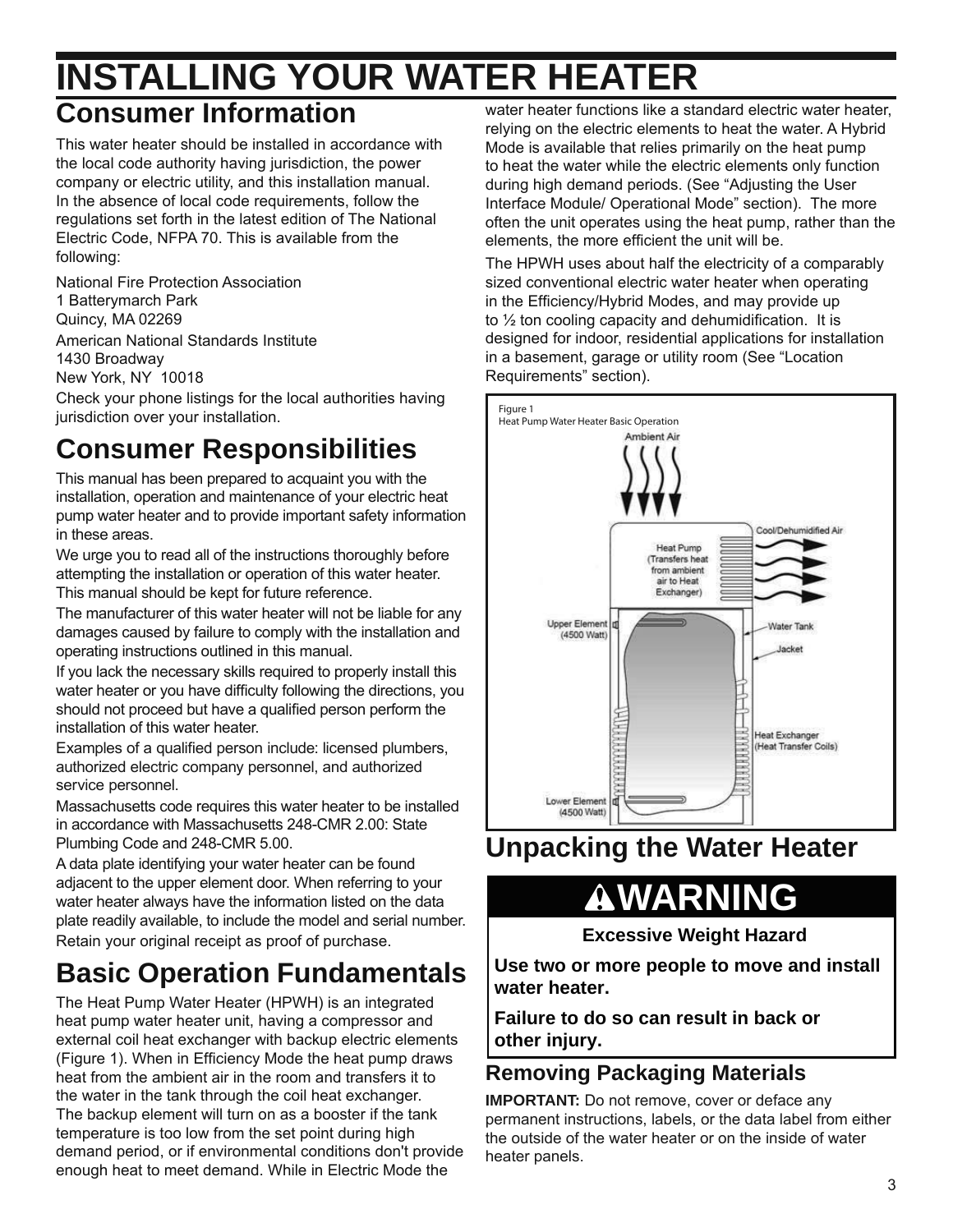- The water heater may be placed on it's designated side (see carton) for local transportation only.
- The water heater must be stored in an upright position.
- Remove exterior packaging and place installation components aside.
- Inspect all parts for damage prior to installation and start-up.
- Completely read all instructions before attempting to assemble and install this product.
- After installation, dispose of/recycle all packaging materials.

#### **Location Requirements Site location**

Select a location near the center of the water piping system. The unit must be installed indoors and in a vertical position on a level surface. The flooring beneath the water heater must be able to support the weight of the water heater when filled with water (Table 1).

**IMPORTANT:** The water heater must have unrestricted airflow and requires a minimum installation space of 700 cubic feet. As an example, a room that has an eight foot tall ceiling and is 10 feet long by 8-3/4 feet wide would contain 700 cubic feet.

**NOTE:** To ensure optimal performance and servicability, a minimum clearance of six (6) inches must be maintained from all sides and six (6) inches from the top for access to the air filter.

The water heater should be located in an area not subject to freezing temperatures. Water heaters located in unconditioned spaces (i.e., garages, basements, etc.) may require the water piping, condensate piping, and drain piping to be insulated to shelter against freezing. The drain and controls must be easily accessible for operation and service. The site location must be free from any corrosive elements in the atmosphere such as sulfur, fluorine, sodium and chlorine. These elements are found in aerosol sprays, detergents, bleaches, cleaning solvents, air fresheners, paint, and varnish removers, refrigerants, and many other commercial and household products. In addition, excessive dust and lint may affect the operation of the unit, see the Air Filter Maintenance section in this manual.

The ambient air temperature must also be considered when installing this unit. In Efficiency Mode the ambient air temperature needs to be above 45°F/7.2 °C and below 120°F/48.8 °C for heat pump operation. If the ambient air temperature falls outside these upper and lower limits the electrical elements will activate to meet the hot water demand and the heat pump does not operate in either Efficiency Mode or Hybrid Mode.

**NOTE**: Local codes and requirements in your area may require the installation of your water heater be accomplished in a way that the bottom element is elevated from the floor at least 18 inches. Ensure that a platform capable of supporting the combined weight of the water heater and water is used.

| Table 1         |                            |  |
|-----------------|----------------------------|--|
| <b>Capacity</b> | <b>Filled Weight (lbs)</b> |  |
| 50 Gallon       | 573                        |  |
| 66 Gallon       | 796                        |  |
| 80 Gallon       | 921                        |  |

**IMPORTANT:** The water heater should be located in an area where leakage of the tank, connections, condensate lines or condensate will not result in damage to the area adjacent to the water heater or to lower floors of the structure. Due to the normal corrosive action of the water, the tank will eventually leak after an extended period of time. Also, any external plumbing leak, including those from improper installation, may cause early failure of the tank due to corrosion if not repaired. If the homeowner is uncomfortable with making the repair a qualified person should be contacted. A suitable metal drain pan should be installed under the water heater as shown below, to help protect the property from damage which may occur from condensate formation or leaks in the piping connections or tank. The pan must limit the water level to a maximum depth of 2-1/2 inches and be two inches wider than the heater and piped to an adequate drain. Locate the water heater near a suitable indoor drain. Outside drains are subject to freezing temperatures which can obstruct the drain line. The piping should be at least 3/4" ID and sloped for proper drainage. Under no circumstance will the manufacturer or seller of this water heater be held liable for any water damage which is caused by failure to follow these instructions.



**NOTE:** The water heater shall be located so it is not subject to physical damage by moving vehicles or area flooding.



#### **State of California**

**NOTE:** The water heater must be braced, anchored, or strapped to avoid moving during an earthquake. Contact local utilities for code requirements in your area, visit http://www.dsa.dgs.ca.gov, or call 1-916-445-8100 and request instructions.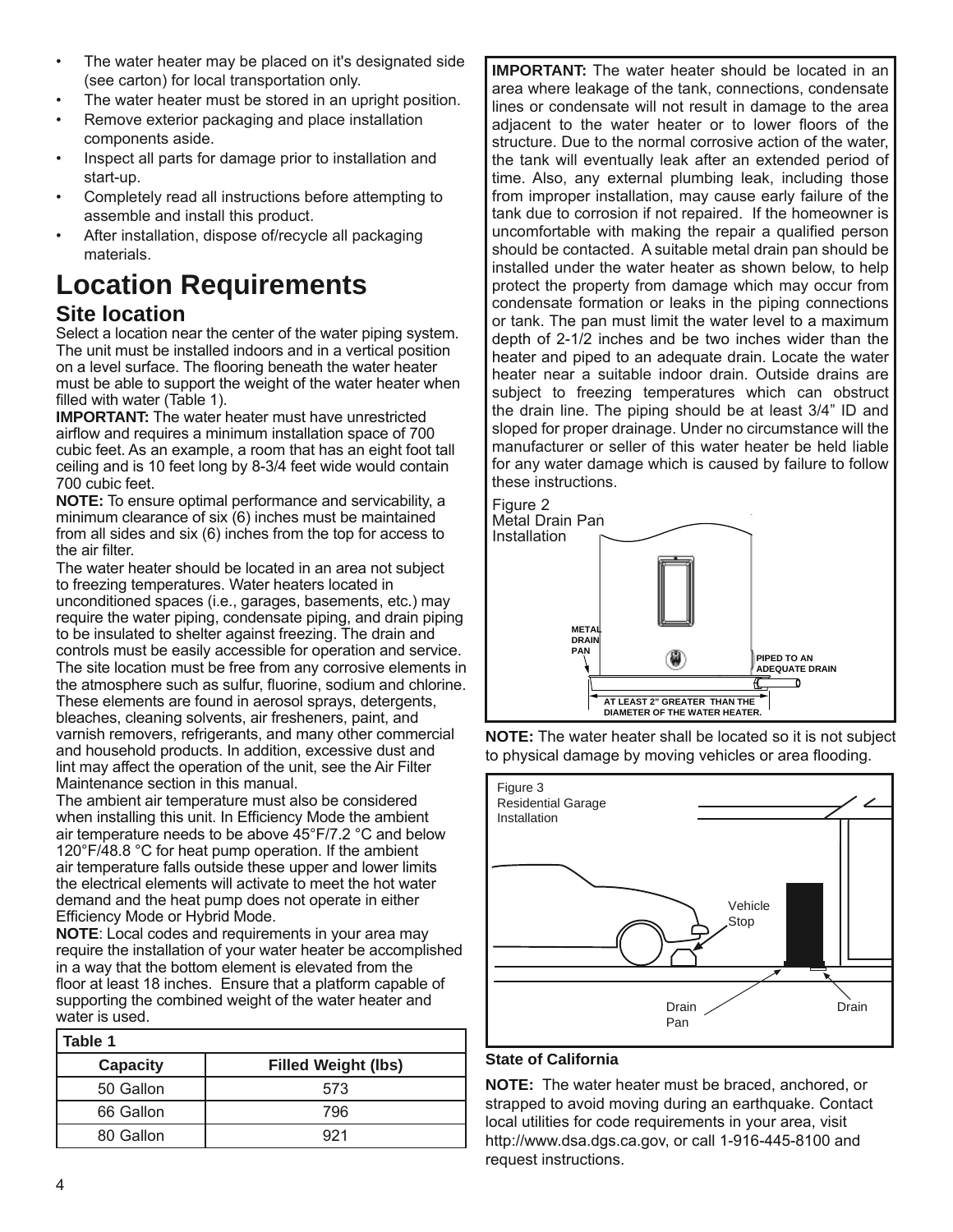# **Water System Piping**

Piping, fittings, and valves should be installed according to the installation drawing (Figure 4). If the indoor installation area is subject to freezing temperatures, the water piping must be properly insulated.

Water supply pressure should be 50-60 PSIG and not exceed the maximum 80 PSIG. If the supply line pressure exceeds 80 PSIG, a pressure reducing valve (PRV) with a bypass should be installed in the cold water supply line. This should be placed on the supply to the entire house in order to maintain equal hot and cold water pressures.

#### **IMPORTANT:**

- **Heat must not be applied to the water fittings on the heater as they may contain nonmetallic parts. If solder connections are used, solder the pipe to the adapter before attaching the adapter to the hot and cold water fittings.**
- Always use a good grade of joint compound and be certain that all fittings are tight. **IMPORTANT:** DO NOT over apply joint compound.

#### **Piping Installation**

- 1. Install the water piping and fittings as shown in Figure 4. Connect the cold water supply (3/4" NPT) to the fitting marked "Cold". Connect the hot water supply (3/4" NPT) to the fitting marked "Hot".
- 2. The installation of unions in both the hot and cold water supply lines are recommended for ease of removing the water heater for service or replacement.
- 3. Some local codes may require, and the manufacturer of this water heater recommends, installing a mixing valve or an anti-scald device in the domestic hot water line as shown in Figure 4. These valves reduce the point-of-use temperature of the hot water by mixing cold and hot water and are readily available. Contact a licensed plumber or the local plumbing authority for more information.
- 4. Some local codes may require, and the manufacturer of this water heater recommends, installing a pressure reducing valve (PRV) in the cold water inlet line where it enters the residence as shown in Figure 4.
- 5. If installing the water heater in a closed water system, install an expansion tank in the cold water line as specified under "Closed System/Thermal Expansion."
- 6. Install a shut off valve in the cold water inlet line. It should be located close to the water heater and be easily accessible. Know the location of this valve and how to shut off the water to the heater.
- 7. Install a discharge line from the temperature and pressure relief valve in the opening marked "T & P RELIEF VALVE". (see Figure 4 and the "Temperature and Pressure Relief Valve" section.)
- 8. After piping has been properly connected to the water heater, open the nearest hot water faucet. Then open the cold water shut off valve and allow the tank to completely fill with water. To purge the lines of any excess air and sediment, keep the hot water faucet open for 3 minutes after a constant flow of water is obtained. Close the faucet and check all connections for leaks.



\* If an adequate drain is not available for the condensate drain lines then a condensate pump must be used. DO NOT discharge the condensate drain lines into the metal drain pan.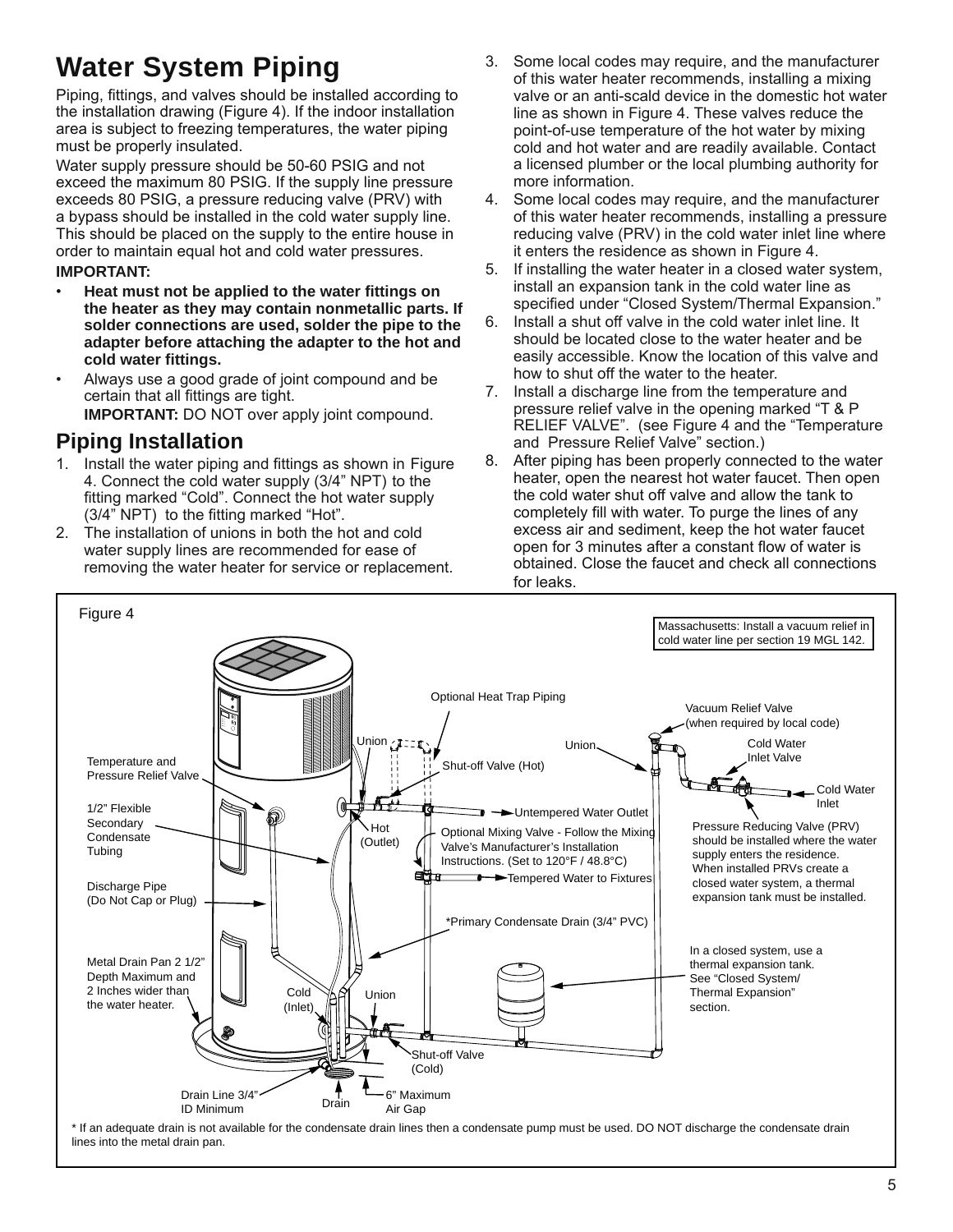Please note the following:

- The system should be installed only with piping that is suitable for potable (drinkable) water such as copper, CPVC, PEX or polybutylene. This water heater must not be installed using iron piping or PVC water piping.
- Use only pumps, valves, or fittings that are compatible with potable water.
- Use only full flow ball or gate valves. The use of valves that may cause excessive restriction to water flow is not recommended.
- Use only 95/5 tin-antimony or other equivalent solder. Any lead based solder must not be used.
- Piping that has been treated with chromates, boiler seal, or other chemicals must not be used.
- Chemicals that may contaminate the potable water supply must not be added to the piping system.

#### **Connecting the Condensate Pump Optional Overflow Shut Off Switch**

- 1. Determine if you have a floor drain, if not a condensate pump will be required.
- 2. Turn off power to the electrical wiring for the water heater at the circuit breaker/fuse box.
- 3. Locate the white 18 AWG wire loop close to the drain connections (Figure 5).
- 4. Cut the loop and strip insulation off of the two ends.







- 5. Measure the distance from the condensate drain pan cover to the condensate pump, and cut two 18 AWG or larger wires to correct length and strip the insulation at both ends of each wire (Figure 7).
- 6. Remove the condensate drain pan cover by removing the four screws, pull these two wires through the grommet on the drain pan cover. Connect these two wires to the two wires on the water heater using wire nuts or other connectors. Reinstall the drain pan cover and keep the connection joint inside of the cover.
- 7. Connect the free ends of the two wires to the shut off switch on the condensate pump in accordance with the condensate pump manufacturers recommendations (Figure 7).
- 8. Turn on electrical power to the water heater.
- 9. Select the efficiency mode. After about 8 minutes (the user interface module will display "-", "--", "---" repetitively during this period), the heat pump will turn on if the ambient temperature and water temperature meet the heat pump requirement.
- 10. Test the operation of the shut off switch by unplugging the condensate pump and filling the condensate reservoir with water until the float switch opens the circuit.
- 11. The heat pump should turn off and the error code "EoF" will appear on the display screen.
- 12. Plug the condensate pump in and verify that the pump operates and pumps the water out of the condensate reservoir.
- 13. The error code on the display should clear and the heat pump should operate after 8 minutes.



#### **Condensate Drain Line Installation**

The condensate drain lines consist of one 3/4" PVC line as the primary condensate drain line and one 1/2" clear rubber tubing for the condensate over flow. These condensate lines are located on the upper right rear section of your water heater. The lines should terminate a maximum of six inches above an adequate drain. Do not discharge the condensate drain lines into the metal drain pan. If no floor drain is available or the drain is above the level of the condensate line, a condensate pump should be installed. These pumps are available from local distributors. When installing the drain line, note the following: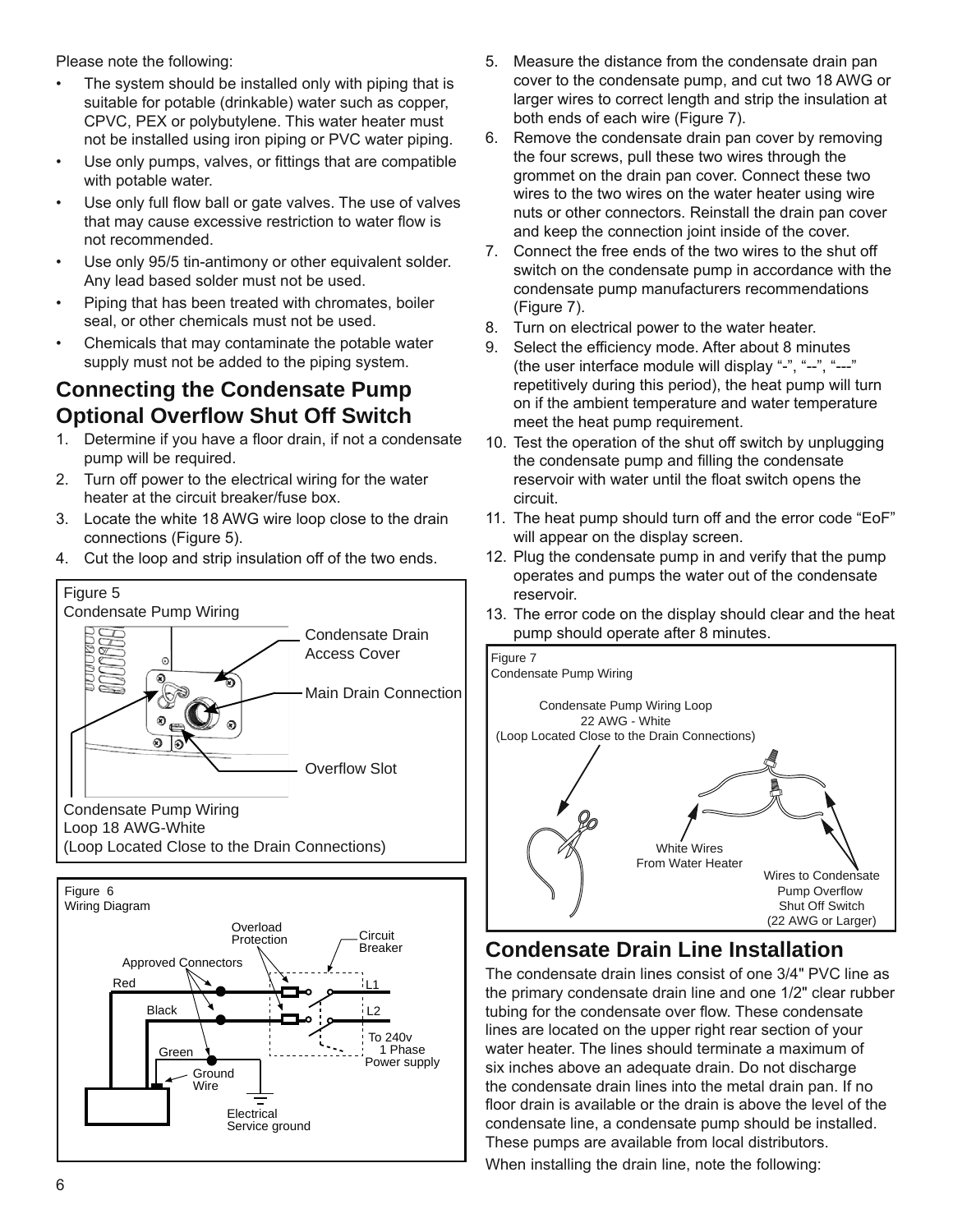IMPORTANT: When making condensation connections to the primary connection DO NOT over tighten. Overtightening could crack or damage the condensate drain pan.

- Plastic pipe or tubing must be used to connect the condensate drain to a suitable drain or condensate pump.
- Condensate drain lines should be installed in conditioned areas only. Install approved insulation on the condensate drain lines to prevent condensation from forming on the outside of the drain lines. Condensation drain lines installed in areas that are subject to freezing temperatures should be wrapped with a nationally recognized/listed heat tape. Install per manufacturer's instructions.
- Do not connect condensate drain lines with other drain or discharge lines into a single (common) pipe or line. Each line (condensate drain line, temperature and pressure relief valve discharge pipe, etc) should be independently run to an adequate drain.
- Slope the condensate drain lines toward the inside floor drain or condensate pump.
- The condensate drain lines and connections to the drain piping must comply with all local codes.
- Use appropriate fittings, primer and glue to cement the condensate drain lines to the heat pump drain pan.
- If a condensate pump is installed it should shut off the heat pump in the event the condensate pump fails or the float switch in the pump activates. (See section on Condensate Pump Overflow Shut Off Switch in the Electrical Requirements section.)

#### **Closed System/Thermal Expansion**



Most public water systems in North America are required to prevent water flowing from points of use (residences, businesses, etc.) back into the supply system in order to maintain water quality. To accomplish this, back flow preventers such as check valves, are installed in the water line going to each point of use. Typically the back flow preventer will be installed at the water meter or inside a building where the supply line enters the building. This device allows water to flow into the residence but does not allow it to flow back into the water supply. This creates what is known as a "Closed System". As water is heated by the water heater, the water in the system attempts to expand, but has nowhere to go resulting in an increase in pressure. This increase in pressure in the system may cause the temperature-pressure relief valve to open to relieve the pressure. Water will drip from the temperature and pressure relief valve. Premature tank failure will result if this condition is not corrected. To prevent this condition, a properly-sized thermal expansion tank should be installed in the cold water supply to the water heater as shown in Figure 4. Failure to install a properly sized expansion tank in a closed system will void the warranty on the water heater in the event of tank failure. It is important to follow the thermal expansion tank manufacturers' installation instructions and to adjust the expansion tank pressure to match the water supply pressure. Contact a plumbing service agency or your retail supplier regarding the installation of a thermal expansion tank.

### **Temperature and Pressure Relief Valve**

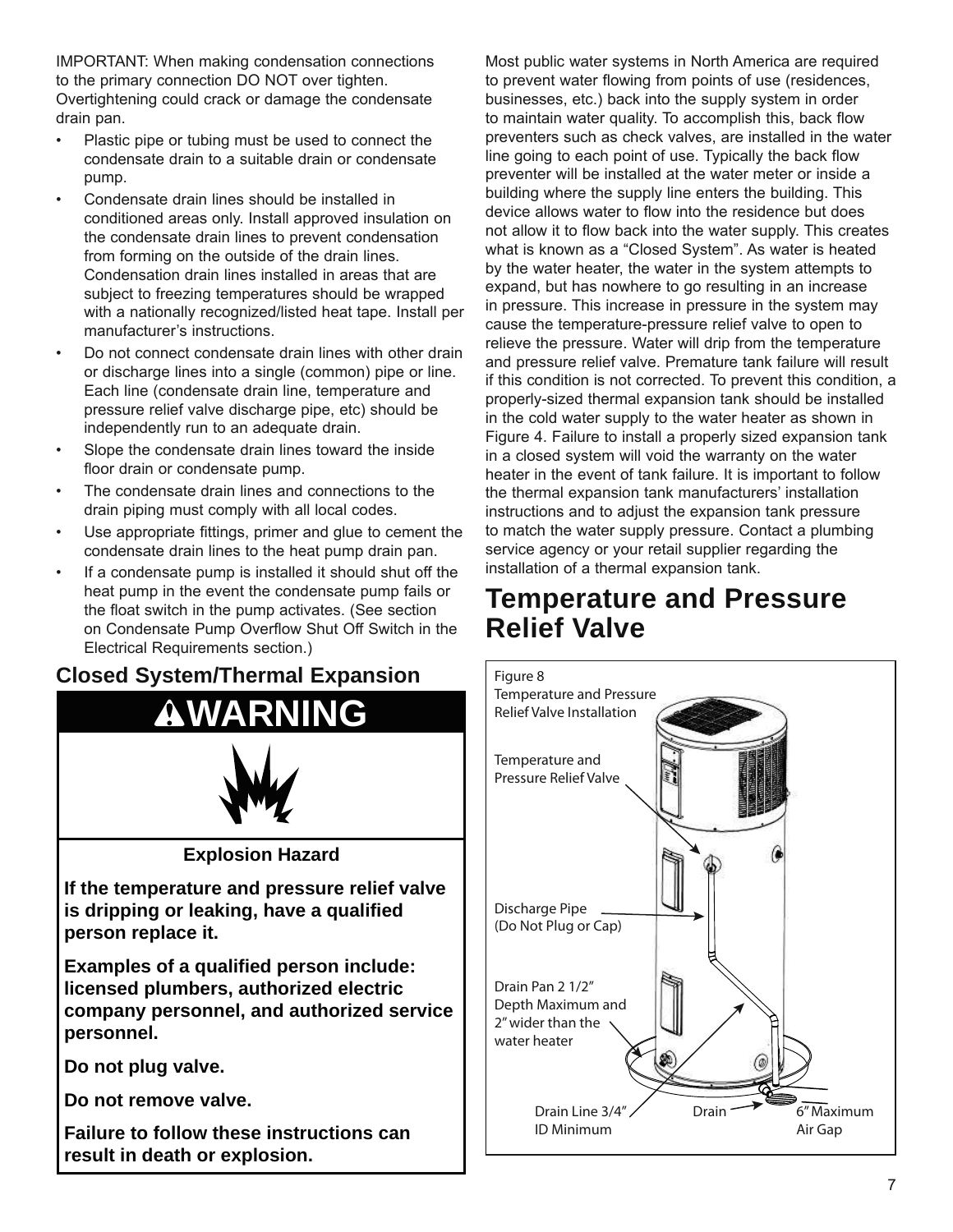For protection against excessive pressures and temperatures, a temperature and pressure relief valve must be installed in the opening marked "T & P RELIEF VALVE" (Figure 8).

To reduce the risk of excessive pressures and temperatures in this water heater, install temperature and pressure relief protective equipment required by local codes, but no less than a combination temperature and pressure relief valve certified by a nationally recognized testing laboratory that maintains periodic inspection of the production of listed equipment or materials, as meeting the requirements for Relief Valves and Automatic Shutoff Devices for Hot Water Supply Systems, ANSI Z21.22 - latest edition. This valve must be marked with the maximum set pressure not to exceed the marked maximum working pressure of the water heater. Install the valve into an opening provided and marked for this purpose in the water heater, and orient it or provide tubing so that any discharge from the valve exits only within 6 inches above drain, or at any distance below, the structural floor, and does not contact any live electrical part. The discharge opening must not be blocked or reduced in size under any circumstance.

**IMPORTANT:** Only a new temperature and pressure relief valve should be used with your water heater. Do not use an old or existing valve as it may be damaged or not adequate for the working pressure of the new water heater. Do not place any valve between the relief valve and the tank.

#### **The Temperature & Pressure Relief Valve:**

- Shall not be in contact with any electrical part.
- Shall be connected to an adequate discharge line.
- Shall not be rated higher than the working pressure shown on the data plate of the water heater.

#### **The Discharge Line:**

- Shall not be smaller than the pipe size of the relief valve or have any reducing coupling installed in the discharge line.
- Shall not be capped, blocked, plugged or contain any valve between the relief valve and the end of the discharge line.
- Shall terminate a maximum of six inches above a floor drain or external to the building. In cold climates, it is recommended that the discharge pipe be terminated at an adequate drain inside the building.
- Shall be of material listed for hot water distribution.
- Shall be installed to allow complete drainage of both the valve and discharge line.

#### **Temperature/Pressure Relief Valve Insulation**

- 1. Locate the temperature and pressure relief valve on the water heater, also known as a T&P relief valve (Figure 8).
- 2. Locate the slit running the length of the T&P relief valve insulation.

3. Spread the slit open and fit the insulation over the T&P relief valve (Figure 9). Apply gentle pressure to the insulation to ensure that it is fully seated on the T&P Relief Valve. Once seated, secure the insulation with duct tape, electrical tape, or equivalent. **IMPORTANT:** The insulation and tape must not block the discharge opening or hinder access to the manual relief lever (Figure 9). Ensure a discharge pipe is in-



### **Electrical Requirements**



**Electric Shock Hazard**

**WARNING**

**Disconnect power before servicing.**

**Replace all parts and panels before operating.**

**Failure to do so can result in death or electrical shock.**

# **WARN**



 $\boldsymbol{\Lambda}$ 

**Fire Hazard**

**Use 10 gauge solid copper wire.**

**Use a UL listed or CSA approved strain relief.** 

**Connect ground screw to green ground wire.**

**Failure to do so can result in death, fire, or electrical shock.**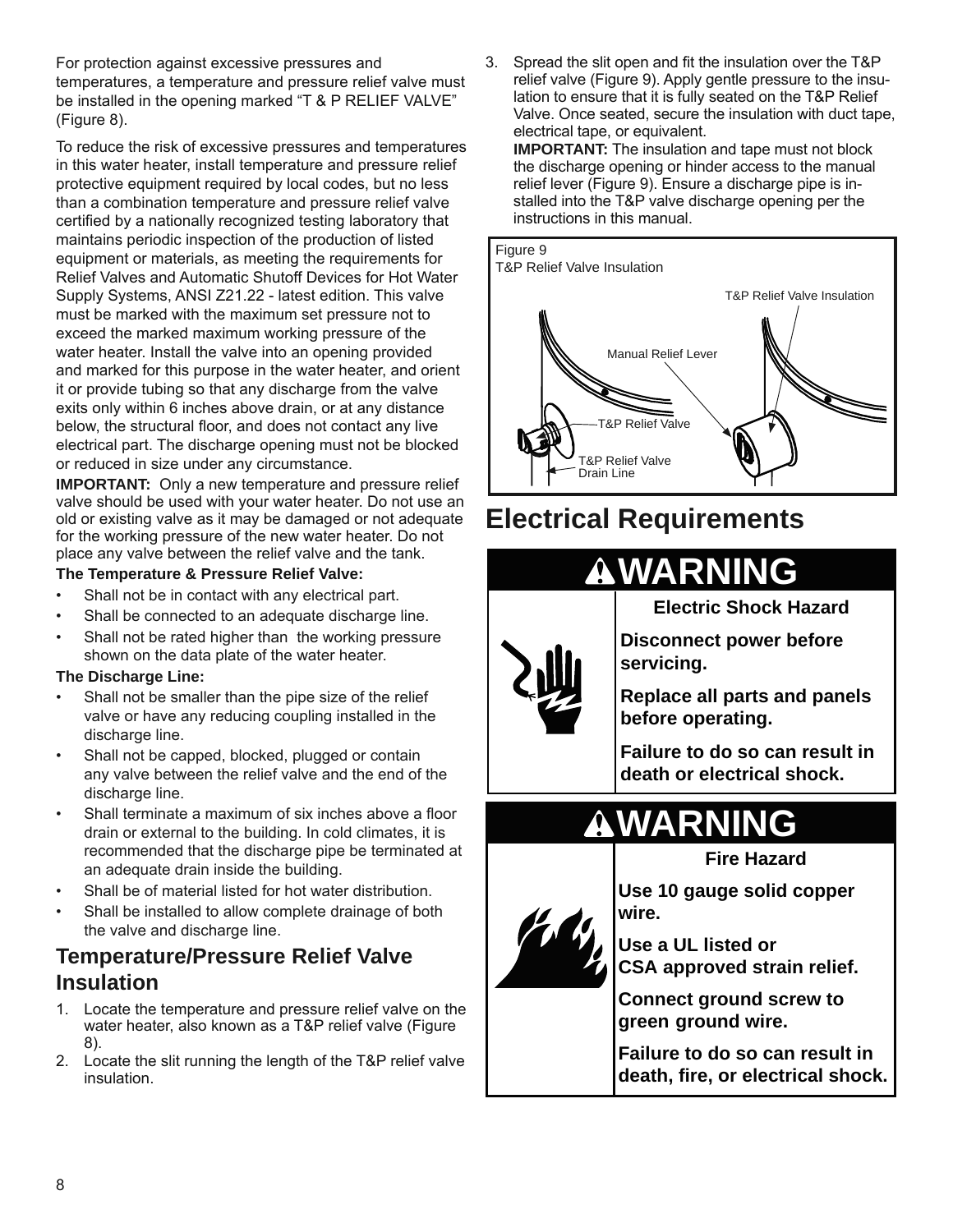If you lack the necessary skills required to properly install the electrical wiring to this water heater, do not proceed but have a qualified electrician perform the installation.

When making the electrical connections, always make sure:

- The electrical service provides 240 VAC to the water heater for proper operation. DO NOT use 208 VAC.
- Wire sizes and connections comply with all applicable codes or in the absence of local or state codes follow NFPA-70, the National Electrical Code-current edition.
- Wiring enclosed in approved conduit (if required by local codes).
- The water heater and electrical supply are properly grounded.
- The electrical supply has the proper overload fuse or breaker protection.



Always reference the wiring diagram located on the water heater for the correct electrical connections and connect the electrical supply to the water heater in accordance with local utility requirements and codes.

When installing the electrical wiring to the water heater:

- 1. Although this water heater is equipped with "Dry Fire" protection, be sure tank is completely filled with water, and all air is purged from the tank before making any electrical connections. See "Draining and Flushing Section".
- 2. Turn off power to the electrical wiring for the water heater at the circuit breaker/fuse box.
- 3. If metal conduit is used for the grounding conductor:
	- A. The grounding electrode conductor shall be of copper, aluminum, or copperclad aluminum. The material shall be of one continuous length without a splice or joint.
	- B. Rigid metal conduit, intermediate metal conduit, or electrical, metallic tubing may be used for the grounding means if conduit or tubing is terminated in fittings approved for grounding.
	- C. Flexible metal conduit or flexible metallic tubing shall be permitted for grounding if all the following conditions are met:

• The length in any ground return path does not exceed 6 feet.

The circuit conductors contained therein are protected by overcurrent devices rated at 30 amperes. • The conduit or tubing is terminated in fittings approved for grounding.

For complete grounding details and all allowable exceptions, refer to the current edition of the National Electrical Code NFPA 70.

- 4. A standard 1/2" conduit opening has been made in the water heater junction box for the conduit connections.
- 5. Use wire nuts and connect the power supply wiring to the wires inside the water heater's junction box (Figure 10).
- 6. The water heater must be electrically "grounded" by the installer. A green ground screw has been provided on the water heater's junction box. Connect ground wire to this location.
- 7. Replace the wiring junction box cover using the screw provided.
- 8. Turn on electrical power to the water heater.
- 9. Press the Efficiency button to set the operating mode. **NOTE:** The water heater will conduct a system diagnostic (approximately 8 minutes) prior to returning to operation.
- 10. Once the diagnostic sequence has finished, the fan should turn on.

**NOTE:** The heat pump's fan will not turn on if the incoming water temperature is less than 59°F / 15°C and/ or the ambient air temperature is above 120°F / 15°C or below 45°F / 7.2°C. Should the internal diagnostics detect a problem with the heat pump, an error code will be displayed.

11. Set the desired operational mode. For typical installations, the Hybrid Mode offers the best combination of efficiency and hot water delivery. For detailed descriptions of all operational modes see "Adjusting the User Interface Module/Operational Modes" section.

#### **Insulation Blankets**

The use of an insulation blanket on this water heater is not needed or recommended. The purpose of an insulation blanket is to reduce the standby heat loss encountered with storage tank heaters. Your water heater meets or exceeds the National Appliance Energy Conservation Act standards with respect to insulation and standby loss requirements, making an insulation blanket unnecessary. If an insulation blanket is installed, make sure it does not block airflow into or out of the compressor assembly.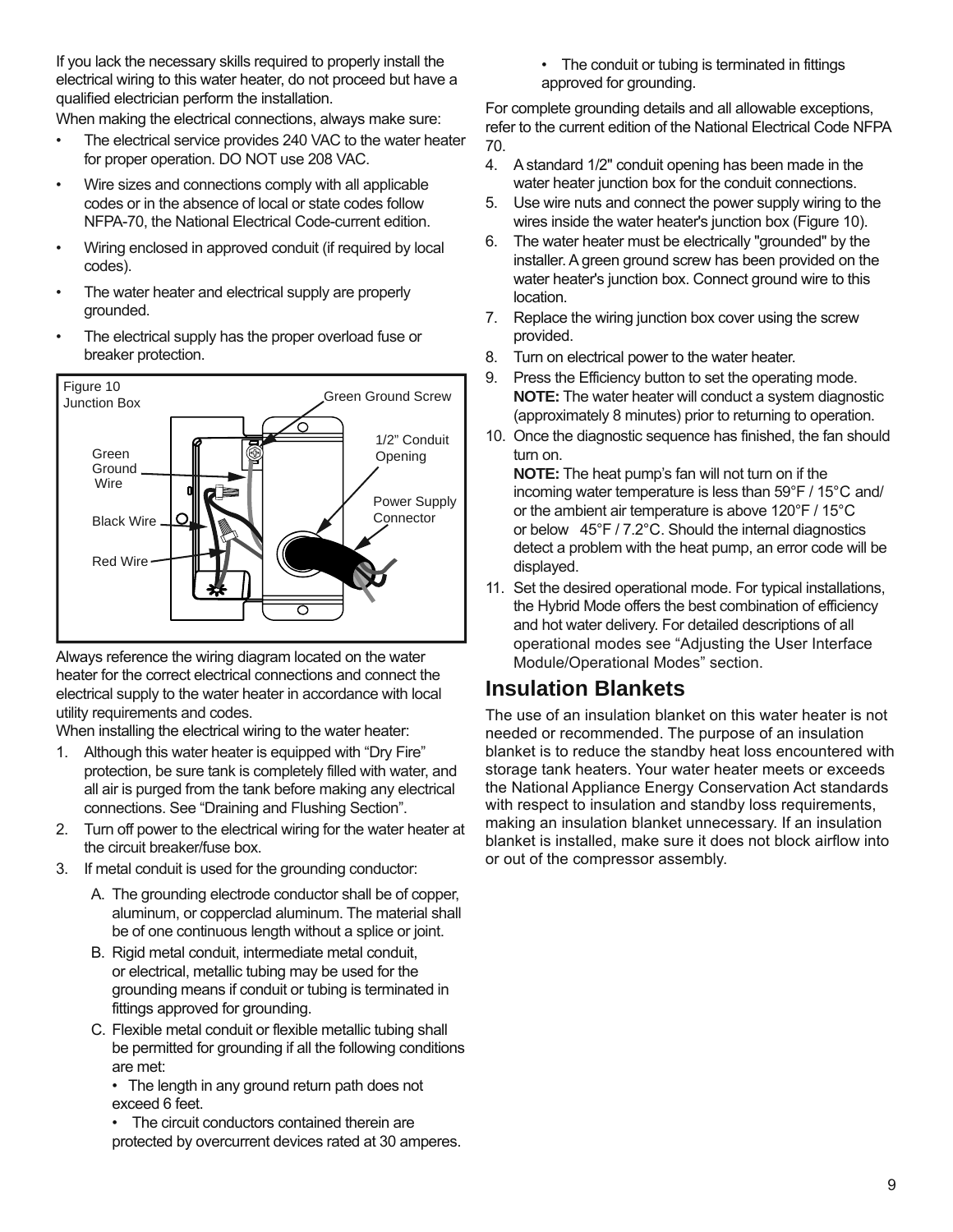# **INSTALLATION CHECKLIST**

#### **Water Heater Location**

- $\Box$  Centrally located with the water piping system.
- $\Box$  The flooring beneath the water heater must be able to support the weight of the water heater when filled with water (Table 1).
- $\Box$  Located indoors (such as a basement or garage) and in a vertical position. Sheltered from freezing temperatures.
- $\nabla$  Provisions made to shelter the area from water damage. Metal drain pan installed and piped to an adequate drain.
- $\nabla$  Sufficient room to service the water heater.
- $\nabla$  The water heater must have unrestricted airflow and requires a minimum installation space of 700 cubic feet. As an example, a room that has an eight foot tall ceiling and is 10 feet long by 8-3/4 feet wide would contain 700 cubic feet.

**NOTE:** This Heat Pump Water Heater may be located within a required minimum of 6" clearance from a wall on the outlet side, however for future service considerations a minimum clearance of 3 feet from any obstruction on the back, left and right side is recommended.

- □ The unit cannot be placed into any type of closet or small enclosure, unless adequate provision is made for air exchange (vented or louvered doors, etc.).
- □ The site location must be free from any corrosive elements in the atmosphere such as sodium, sulfur, fluorine, and chlorine. These elements are found in aerosol sprays, detergents, bleaches, cleaning solvents, air fresheners, paint, and varnish removers, refrigerants, and many other commercial and household products. In addition excessive dust and lint may affect the operation of the unit and require more frequent cleaning (See "Preventive Maintenance" section).
- $\Box$  Ambient air temperature should be above 45°F / 7.2°C and below 120°F / 48.8°C. If the ambient air temperature falls outside these upper and lower limits the electrical elements will activate to meet the hot water demand.

#### **Water System Piping**

- □ Temperature and pressure relief valve properly installed with a discharge pipe run to an adequate drain and sheltered from freezing (Figure 8).
- □ All piping properly installed and free of leaks.
- □ Heater completely filled with water (See "Water Piping System" section).
- □ Closed system pressure buildup precautions installed (See "Closed System/Thermal Expansion" section).
- □ Mixing valve (when applicable) installed per manufacturer's instructions (See "Water Temperature Regulation" section).

### **Condensate Drain Line Installation**

- □ Must be located with access to an adequate drain or condensate pump.
- $\Box$  Condensate drain lines installed and piped to an adequate drain or condensate pump (Figure 4).

#### **Electrical Connections**

- □ This water heater requires a 240 VAC single phase 30 amp power supply. DO NOT use a 208 VAC service.
- □ Wiring size and connections comply with all applicable codes or in the absence of local or state codes follow NFPA-70, the National Electrical Code-current edition.
- □ Water heater and electrical supply are properly grounded.
- □ Wiring enclosed in approved conduit (if required by local codes).
- □ Proper overload fuse or circuit breaker protection installed.

#### **Post Installation Review**

- □ Understand how to use the User Interface Module to set the various modes and functions (See "Adjusting the User Interface Module/Operating Modes" section).
- □ Hybrid Mode is the recommended Operating Mode. Understand the various Operating Modes and which mode may be best based on season, ambient temperature, and usage (See "Operating Mode Description" section).

Understand the importance of routine inspection/ maintenance of the condensate drain pan and lines (See "Inspection/Cleaning of the Condensate Drain Pan & Condensate Drain Lines" section). This is to help prevent any possible drain line blockage resulting in the condensate drain pan overflowing.

**IMPORTANT:** If water is coming from the overflowslot of the condensate drain pan cover (Figure 11) this indicates that both condensation drain lines may be blocked. Immediate action is required.



- □ To maintain optimal operation, check, remove and clean the air filter as needed(See "Air Filter Cleaning/ Replacement" section).
- □ The Installation Instructions and Use & Care Guide should be kept with the water heater for reference.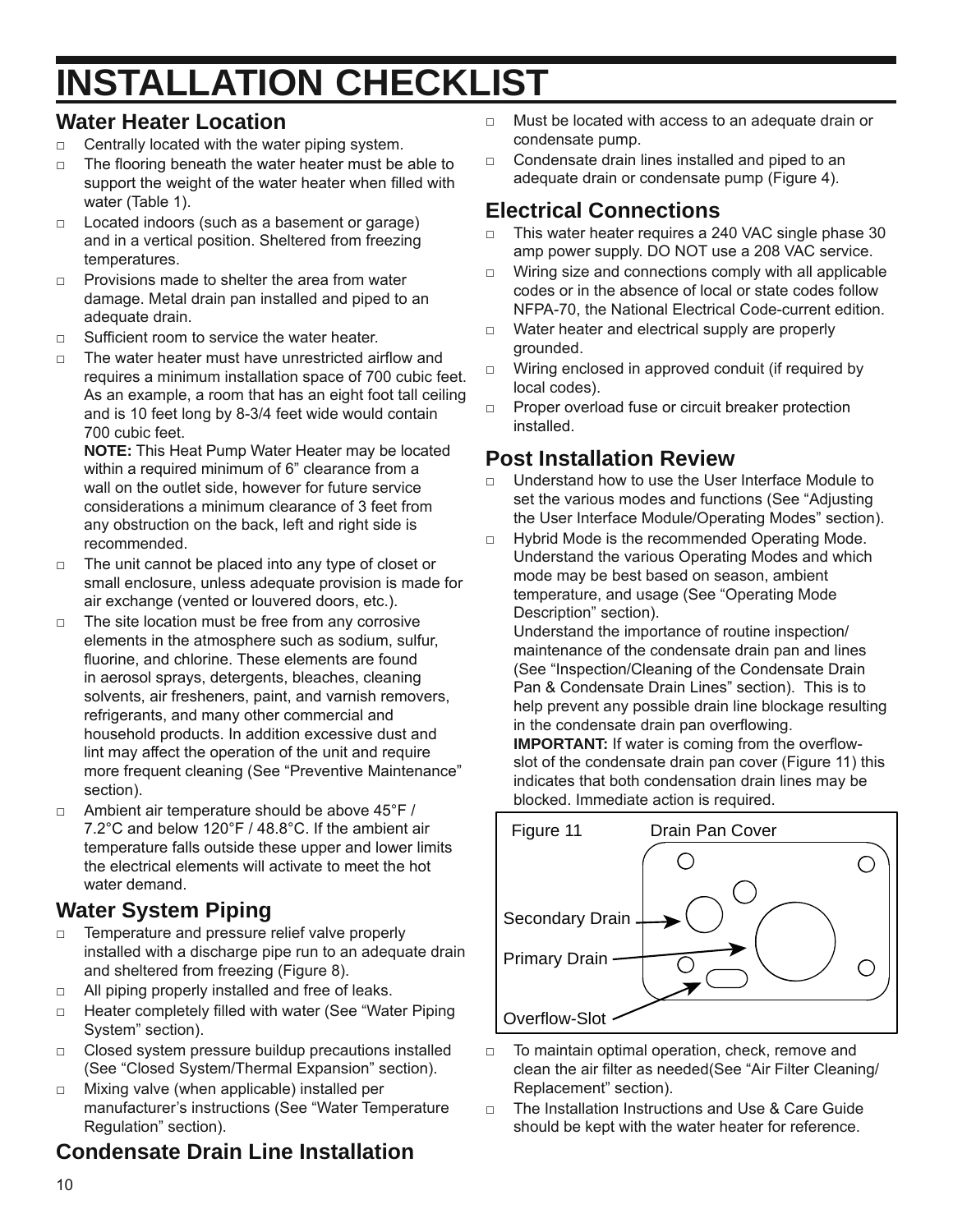# **OPERATING YOUR WATER HEATER Before Using**

- 1. Make sure the water heater has been properly installed. See "Installing Your Water Heater" section.
- 2. Make sure the air filter is correctly seated, as it may shift during shipping or installation. **NOTICE:** Make certain that there are no obstructions on top of the unit that may block inlet or exaust air flow. See "Repair Parts Illustration" section.
- 3. Completely fill the tank with water (See "Water Piping" section).
- 4. After the water heater tank is completely filled with water, connect electrical power to the water heater.
- 5. Read the "Water Temperature Regulation" section of this manual. If you do not fully understand these instruction, contact a qualified person.
- 6. When powered on the unit will start to run a system diagnostic. This typically takes eight minutes, (the user interface module will display "-", "--", "---" repetitively during this period). Once complete, proceed to the next step.

**NOTE:** If the system diagnostic yields any codes, reference the Diagnostic Code section in this manual.

7. Adjust the thermostat to the desired temperature setting as described under "Adjusting the User Interface Module/Operational Modes" section.

**IMPORTANT:** Do not attempt to operate this water heater if the unit has been submerged, subjected to flooding, or surrounding insulation has been exposed to water in any way.

Do not attempt to repair a unit subjected to flood conditions. Water heaters subjected to flood conditions or any time the unit has been submerged in water require replacement of the entire water heater.

#### **Safety Shut-off (ECO)**

This water heater is designed to automatically shut-off in the event that the water temperature exceeds 190°F / 87.8°C. A temperature limit switch or ECO (Energy Cut Off) is used to shut off the power to the system if the water temperature exceeds 190°F / 87.8°C (See "Water Temperature Regulation" section). To reset the ECO disconnect power at the circuit breaker/fuse box then remove the upper access panel. Reset the ECO by firmly pushing in the red reset button located on the ECO block. If the ECO continues to shut-off the water heater, contact a qualified person for service.

**Water Temperature Regulation**



**Water temperature over 125°F can cause severe burns instantly or death from scalds.**

**Children, disabled and elderly are at highest risk of being scalded.**

**Feel water before bathing or showering.**

**Temperature limiting valves are available.**

The water heater is adjusted to a temperature setting of no higher than 120°F / 48.8°C when it is shipped from the factory. Water temperature can be regulated by adjusting the User Interface Module to the preferred setting as shown in "Adjusting the User Interface Module/Operational Mode" The preferred starting point is 120°F / 48.8°C. There is a hot water scald potential if the temperature set point is set too high.

**IMPORTANT:** Adjusting the set point above 120°F / 48.8°C on the User Interface Module will increase the risk of scald injury in the times shown below.

| Table 2                                                                                                                                                                                                      |                                                                                                                            |                                                                               |
|--------------------------------------------------------------------------------------------------------------------------------------------------------------------------------------------------------------|----------------------------------------------------------------------------------------------------------------------------|-------------------------------------------------------------------------------|
| Water<br>Temperature<br>$\mathrm{P}F/\mathrm{P}C$                                                                                                                                                            | Time for 1st<br>Degree Burn<br>(Less Ševere Bums)                                                                          | Time for<br><b>Permanent Burns</b><br>2nd & 3rd Degree<br>(Most Severe Burns) |
| $110^{\circ}/43.3^{\circ}$<br>$116^\circ/46.6^\circ$<br>$116^{\circ}/46.6^{\circ}$<br>$122^{\circ}/50^{\circ}$<br>$131^\circ/55^\circ$<br>$140^{\circ}/60^{\circ}$<br>$149^{\circ}/65^{\circ}$<br>154°/67.7° | (normal shower temp.)<br>(pain threshold)<br>35 minutes<br>1 minute<br>5 seconds<br>2 seconds<br>1 second<br>instantaneous | 45 minutes<br>5 minutes<br>25 seconds<br>5 seconds<br>2 seconds<br>1 seconds  |
| (U.S. Government Memorandum, C.P.S.C., Peter L. Armstrong, Sept. 15,1978)                                                                                                                                    |                                                                                                                            |                                                                               |

**NOTE:** During low demand periods when hot water is not being used, a lower temperature set point will reduce energy losses and may satisfy your normal hot water needs. If hot water use is expected to be more than normal, a higher temperature set point may be required to meet the increased demand.

set the water heater back to the desired Operational Mode. 11 When leaving your home for extended periods (vacations, etc.) set the water heater to Vacation Mode. See "Adjusting the User Interface Module/Operational Modes" section. This will maintain the water at low temperatures with minimum energy losses and prevent the tank from freezing during cold weather. **NOTE:** When returning from an extended stay remember to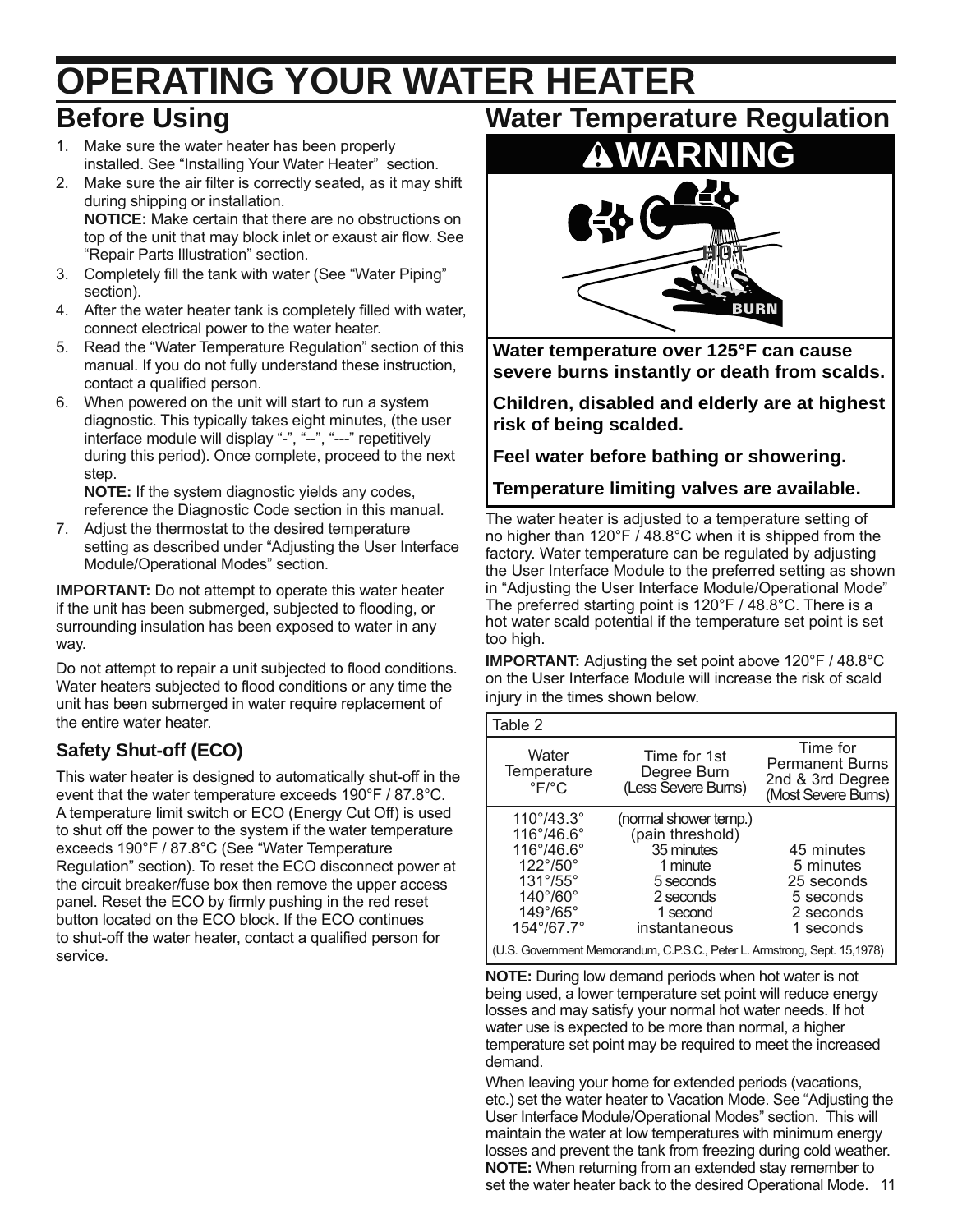### **Adjusting the User Interface Module/Operational Modes**

#### **Water Temperature Adjustment**

The water temperature can be adjusted from 95°F / 35°C to 140°F / 60°C. Use the Up and Down Buttons  $\Box \rightarrow \Box$ on the front panel to set the desired temperature. The setting temperature will blink on the display, press Mode/ Enter button to confirm.

The water temperature can be adjusted quickly by pressing the "Temperature Up" button and holding for three seconds.

**IMPORTANT:** Before attempting to adjust the thermostat, read the "Water Temperature Regulation" section. If the instructions are not clear, contact a qualified person.

**IMPORTANT:** For increased water demand, switching (temporarily) to Hybrid Mode or Electric Mode will decrease the recovery/re-heat time. Be sure to switch back to the desired operational mode when finished.

#### **Operating Mode Descriptions**

The operating modes can be changed sequentially by pressing the Mode/Enter button (Figure 12). The Operation Mode Indication Light will turn on when the relevant mode is selected.

This unit is equipped with technology that senses the amount of water drawn from the unit. While in Efficiency or Hybrid mode, during normal usage, the unit will operate the heat pump for maximum efficiency. In times that the water usage is above normal, this unit has the ability to use one element (upper or lower) and the heat pump simultaneously to help improve recovery. This transition is seamless and will go unnoticed.

◊ Efficiency Mode - Provides the highest efficiency and lowest cost operation by using only the heat pump for heating. Recovery time and efficiency will vary with ambient temperature and relative humidity. Efficiency will be greatest, and recovery quickest, when both are high. At lower temperatures and relative humidity levels, efficiency will be lower and recovery will take longer. Heat pump operation is allowed from 45°F / 7.2°C ambient temperature. At ambient temperatures lower than 45°F / 7.2°C and greater than 120°F / 48.8°C, the heat pump will not operate. Similarly, if the water temperature in the tank is less than 59°F / 15°C, the heat pump will not operate. The unit will operate in electric mode until ambient and water temperatures return to the safe operating range of the heat pump.

- ◊ Hybrid Mode This is the default, recommended setting, combining high energy efficiency with reduced recovery time. This mode uses the heat pump as the primary heating source. The heating element will heat water if demand exceeds a predetermined level so that the set point temperature can be recovered more quickly.
- ◊ Electric Mode The water heater functions as a conventional electric unit, relying on only the elements for heat. This mode may be useful in winter to eliminate the output of cold air from the unit.
- ◊ Vacation Mode The controller adjusts the water temperature to approximately 60°F. This mode is recommended when the water heater is not in use for a long period of time, to minimize energy consumption and prevent the water heater from freezing during cold conditions.

**NOTE:** When Vacation Mode is selected, the vacation timer will be displayed. Press the Up and Down button to modify the timer to desired number of vacation days (setting range: 1 to 99 days). The vacation timer will blink on the display; press the Mode/Enter button to confirm the vacation timer. To deactivate Vacation Mode, press the Mode/Enter button to switch to the desired mode.

**IMPORTANT:** Do not shut off power to the unit for extended periods of time. If power must be turned off for an extended period of time, drain the tank completely.

**CAUTION**: Hydrogen gas is produced in a hot water system served by a heater that has not been used for a long period of time (2 weeks or more). Hydrogen gas is extremely flammable. To reduce the risk of injury under these conditions, it is recommended that the hot water faucet be opened for several minutes at the kitchen sink before using any electrical appliance connected to the hot water system. When hydrogen is present, there will probably be an unusual sound such as air escaping through the pipe as the water begins to flow. There should be no smoking or open flame near the faucet at the time it is open.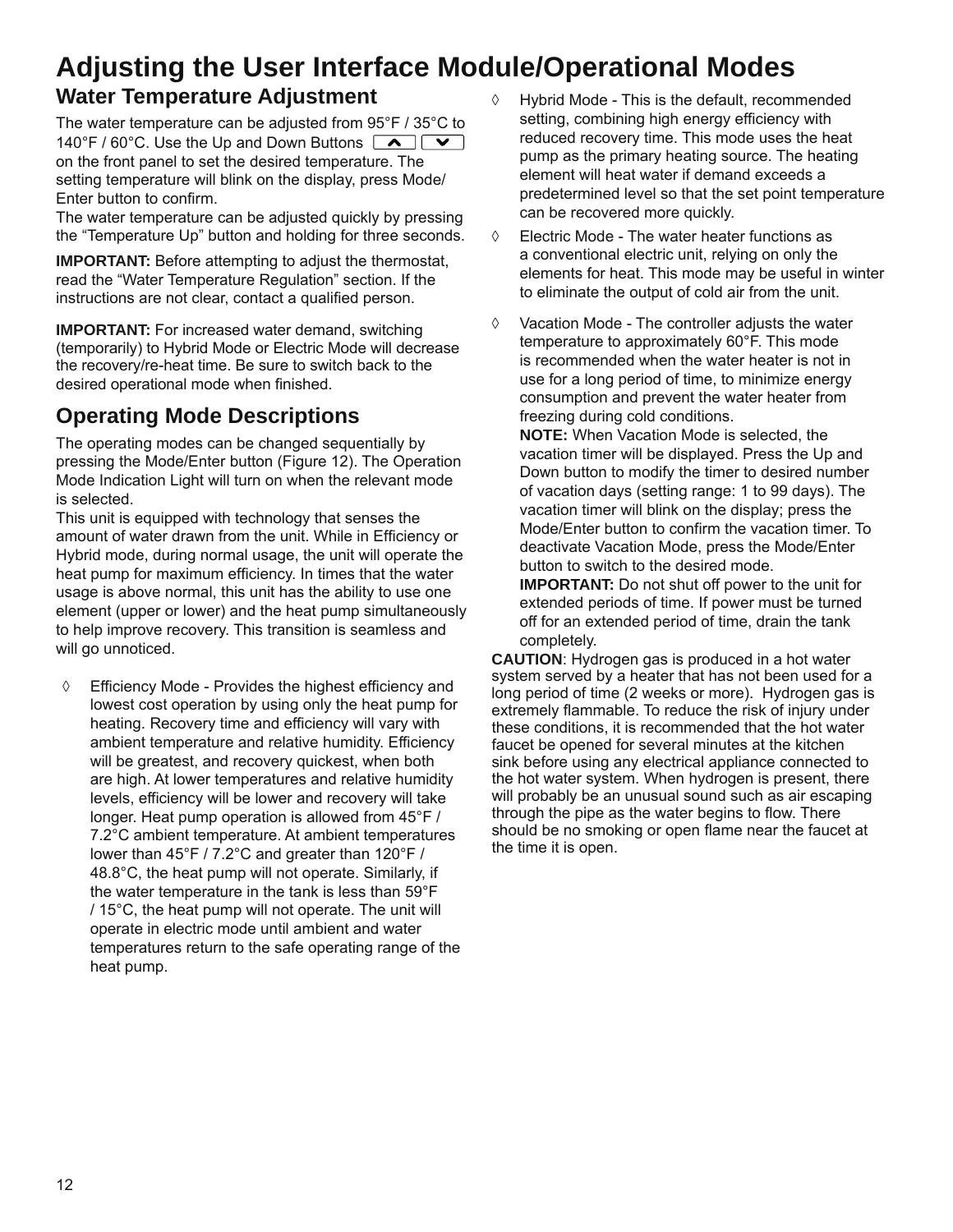#### **Other Controls**



°F/°C °F/°C Switch - Press "Temperature Down" button and hold for 3 seconds to switch temperature unit between Farenheit and Celsius

Power Saver Enable/Disable - Press "Mode/Enter" button and hold for 3 seconds. The power saver feature will be activated and the display will show "P.S.", and the setting temperature alternatively. This feature allows the unit to be managed by grid or other utility based load management programs.

To deactivate the power saver, press "Mode/Enter" button and hold for 3 seconds.

Heat pump defrosting indication - There will be frost accumulating on the evaporator when the heat pump is operated under low ambient temperatures. The controller will order the unit to enter into defrosting cycle to optimize the heat pump operation performance. During the defrosting period, the user interface module will display "ICE" as an indication.

Out of heat pump operation range - The user interface module will display "HPO" as an indication that the ambient and/or water temperature condition is out of the heat pump operation range.



**NOTE:** The display will go into "Sleep Mode" for energy saving if there is no operation on any button for 15 minutes. All the display and light will be turned off except for the "Opertional Mode Indication Light", which will be on all the time when the unit is powered on. The unit will be awakened by pressing any button.

#### **Operational Conditions**

#### **Water Odor**

In each water heater there is installed at least one anode rod (see parts sections) for corrosion protection of the tank. Certain water conditions will cause a reaction with this rod and the water. The most common complaint associated with the anode rod is one of a "rotton egg smell" in the hot water. This odor is derived from hydrogen sulfide gas disolved in the water. The smell is the result of four factors which must all be present for the odor to develop:

- A. A concentration of sulfate in the supply water.
- B. Little or no dissolved oxygen in the water.

C. A sulfate reducing bacteria which has accumulated within the water heater (this harmless bacteria is nontoxic to humans).

D. An excess of active hydrogen in the tank. This is caused by the corrosion protective action of the anode.

Smelly water may be eliminated or reduced in some water heater models by replacing the anode(s) with one of less active material, and then chlorinating the water heater tank and all hot water lines. Contact the local water heater supplier or service agency for further information concerning an Anode Replacement Kit and the chlorination treatment. If the smelly water persists after the anode replacement and chlorination treatment, we recommend that chlorination or aeriation of the water supply be considered to eliminate the water problem.

#### **Water Heater Sounds**

During the normal operation of the water heater, sounds or noises may be heard. These noises are common and may result from the following:

- 1. Normal expansion and contraction of metal parts during periods of heat-up and cool-down.
- 2. Sediment buildup on or around the elements could create varying amounts of noise and may cause premature tank failure. Drain and flush the tank as directed under the "Draining and Flushing" section.
- 3. The heat pump compressor or fan running.

#### **Stacking**

Stacking occurs when a series of short hot water draws (3 gallons or less) are made. This causes increased cycling of the heat pump and/or heater elements and can result in increased water temperatures at the hot water outlet. An anti-scald device is recommended in the hot water supply line to reduce the risk of scald injury.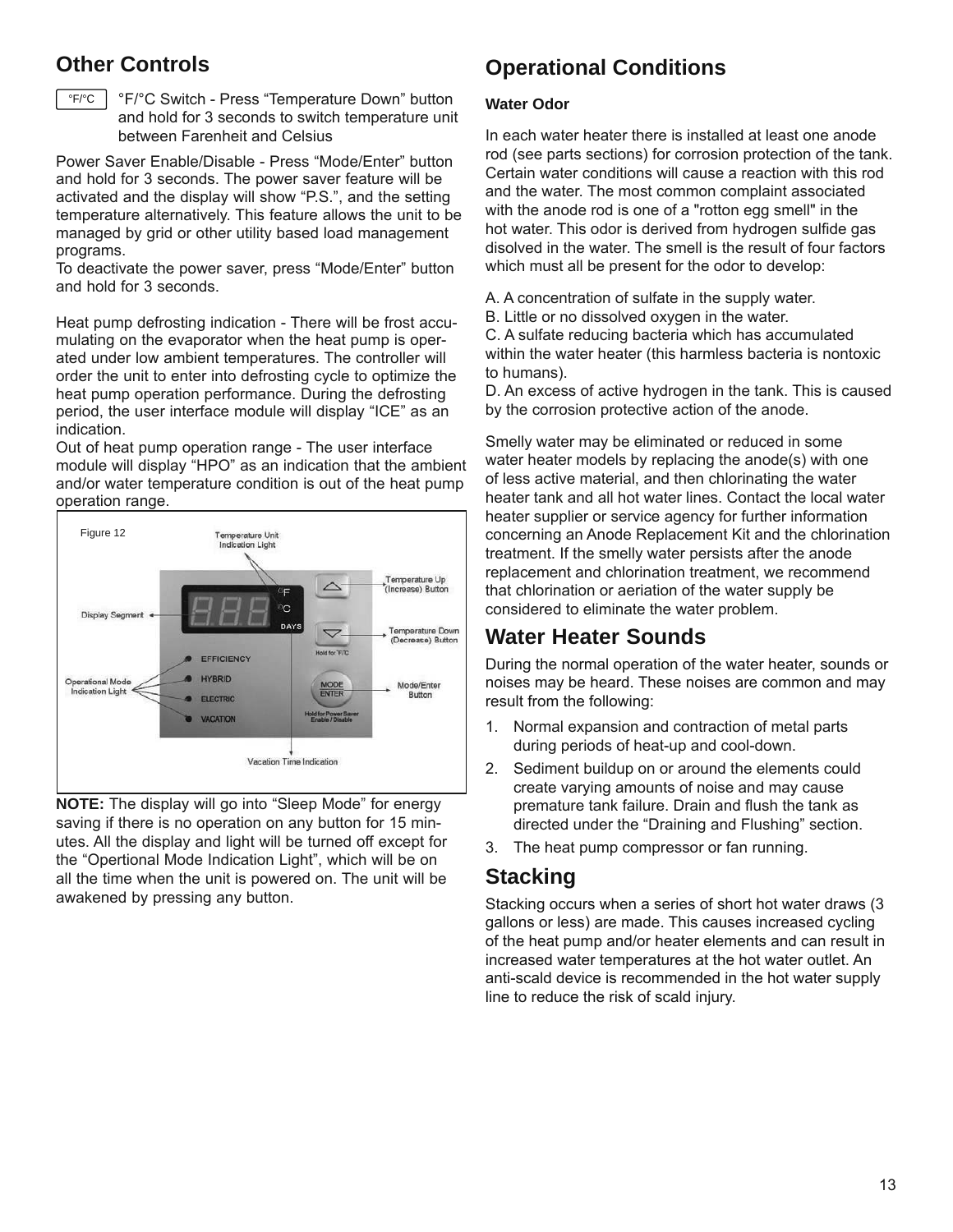**Do not remove the anode leaving the tank unprotected. By doing so, all warranty on the water heater tank is voided.**



#### **"AIR" IN HOT WATER FAUCETS**

HYDROGEN GAS: Hydrogen gas can be produced in a hot water system that has not been used for a long period of time (generally two weeks or more). Hydrogen gas is extremely flammable and explosive. To prevent the possibility of injury under these conditions, we recommend the hot water faucet, located farthest away, be opened for several minutes before any electrical appliances which are connected to the hot water system are used (such as a dishwasher or washing machine). If hydrogen gas is present, there will probably be an unusual sound similar to air escaping through the pipe as the hot water faucet is opened. There must be no smoking or open flame near the faucet at the time it is open.

#### **HIGH WATER TEMPERATURE SHUT OFF SYSTEM**

A non-adjustable high temperature limit control operates before steam temperatures are reached. The high limit is in the same area as the upper thermostat and must be reset manually when it operates. BECAUSE THE HIGH LIMIT OPERATES ONLY WHEN ABNORMALLY HIGH WATER TEMPERATURES ARE PRESENT, IT IS IMPORTANT THAT A QUALIFIED SERVICE AGENT BE CONTACTED TO DETERMINE THE REASON FOR OPERATION BEFORE RESETTING.



- Turn off the heater electrical supply. Do not attempt to reset thermostat with power on.
- Remove the screw securing the outer door and remove door.
- Fold up the insulation to expose the reset button.
- Reset the high limit by pushing the red button marked "reset".
- Replace the insulation so that it completely covers the thermostat and element.
- Replace the outer door.
- Turn "ON" electric power to the water heater.

#### **ANODE ROD INSPECTION**



**Property Damage Hazard** 

Inspection and replacement of anode rod recommended \*Avoid water heater damage

Each water heater contains at least one anode rod, which will slowly deplete (due to electrolysis) prolonging the life of the water heater by protecting the glass lined tank from corrosion. Adverse water quality, hotter water temperatures, high hot water usage, hydronic heating devices and water softening methods can increase the rate of anode rod depletion. Once the anode rod is depleted, the tank will start to corrode, eventually developing a leak.

Certain water conditions will cause a reaction between the anode rod and the water. The most common complaint associated with the anode rod is a "rotten egg smell" produced from the presence of hydrogen sulfide gas dissolved in the water. IMPORTANT: Do not remove the anode rod permanently as it will void any warranties. A special anode rod may be available if water odor or discoloration occurs. NOTE: This anode rod may reduce but not eliminate water odor problems. The water supply system may require special filtration equipment from a water conditioning company to sucessfully eliminate all water odor problems.

Artificially softened water is exceedingly corrosive because the process substitutes sodium ions for magnesium and calcium ions. The use of a water softener may decrease the life of the water heater tank.

The anode rod should be inspected after a maximun of three years and annually thereafter until the condition of the anode rod dictates its replacement. NOTE: Atrificially softened water requires the anode rod to be inspected annually.

The following are typical (but not all) signs of a depleted anode rod (Figure 13):

- The majority of the diameter is less than 3/8".
- Significant sections of the support wire (approx, 1/3 or more of the anode rod's length) are visible.

If the anode rod shows signs of either or both it should be replaced.

Figure 13:<br>Anode Rod Depletion

**CALLED** 

Exposed Support Wir

Pitted

Anode<br>Rod

Exposed Support Wire

NOTE: Whether re-installing or replacing the anode rod, check for any leaks and immediately correct if found.

In replacing the anode:

- 1. Turn off power to the water heater.
- 2. Shut off the water supply and open a nearby hot water faucet to depressurize the water tank.
- 3. Drain approximately 5 gallons of water from the tank. (Refer to "Draining and Flushing" for proper procedures). Close drain valve.
- 4. Remove old anode rod.
- 5. Use Teflon® tape or approved pipe sealant on threads and install new anode rod.
- 6. Turn on water supply and open a nearby hot water faucet to purge air from water system. Check for any leaks and immediately correct any if found.
- 7. Restart the water heater as directed in this manual. See the repair part illustration for anode rod location.

14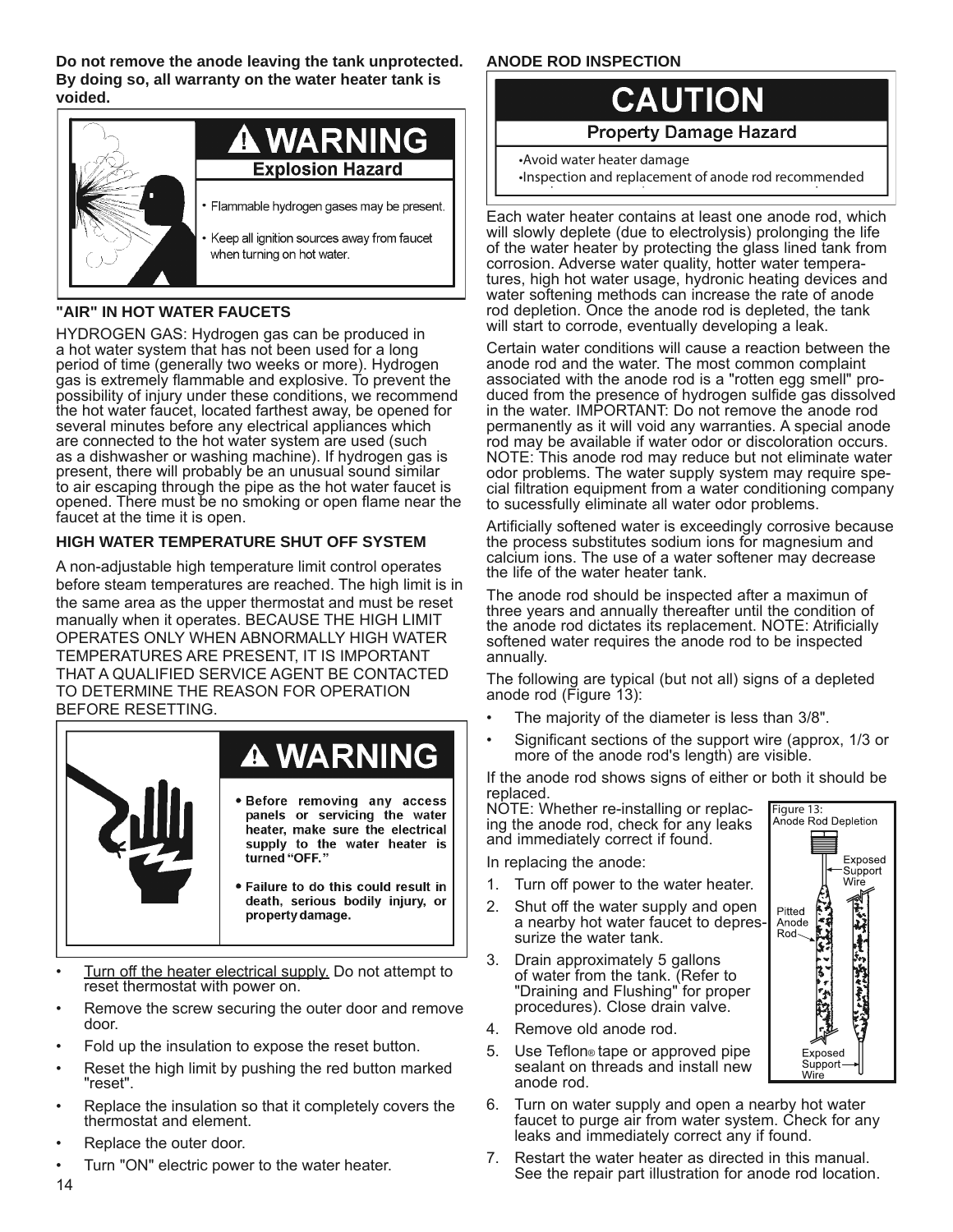# **MAINTENANCE OF YOUR WATER HEATER**

### **Routine Maintenance**

Routine visual inspections should be made of the following:

- Remove and inspect the air filter, clean if needed, and reinstall - quarterly.
- Condensate drain pan and condensate lines annually.
- The lower metal drain pan for standing water which may indicate a clogged condensate drain pan, condensate lines, or plumbing leak - annually.
- Leaking or damaged water piping annually.
- Presence of corrosive materials in the installation area annually.
- Presence of combustible materials near the water heater - annually.
- After servicing this water heater, check to make sure it is working properly. (See "Operating Your Water Heater" section of this manual.)

**IMPORTANT:** If you lack the necessary skills required to properly perform this visual inspection, you should not proceed, but get help from a qualified person.

### **Air Filter Maintenance**

The heater will monitor the heat pump operation status and indicate whether the filter should be cleaned. If the User Interface Module displays "SF" code, this indicates the filter should be cleaned or replaced with the following process (See exploded view of unit on last page for air filter location).

**IMPORTANT:** Before attempting to clean or replace the air filter, turn-off power to the water heater at the circuit breaker/fuse box.

- 1. Take the two tabs on the air filter and remove (slide) it from the top cover of the unit.
- 2. If you are replacing the filter skip to step 4. To clean the filter use a vacuum with a hose attachment to remove any dust or debris.
- 3. Place the new or cleaned filter into the water heater.
- 4. Restore power to the water heater and turn the water heater on. **NOTE:** the water heater will conduct a system diagnostic prior to operation.

#### **Condensate Drain Maintenance**

**IMPORTANT:** Before attempting to clean or replace the condensate drain pan or lines, shut-off power to the water heater at the circuit breaker/fuse box.

- 1. Remove the top jacket by loosening the screws securing it to the unit.
- 2. Check the condensate drain pan and drain lines for any dirt or debris that might interfere with proper drainage. Wipe out any dirt or debris with a damp cloth.
- 3. Once the condensate drain pan and lines have been inspected/cleaned, secure the top jacket to the water heater.
- 4. Restore power to the water heater and turn the water heater on.

**NOTE:** The water heater will conduct a system diagnostic prior to operation.

### **Temperature and Pressure Relief Valve**

# **WARNING**



**Explosion Hazard**

**If the temperature and pressure relief valve is dripping or leaking, have a qualified person replace it.**

**Examples of a qualified person include: licensed plumbers, authorized electric company personnel, and authorized service personnel.**

**Do not plug valve.**

**Do not remove valve.**

**Failure to follow these instructions can result in death or explosion.**

Manually operate the temperature and pressure relief valve once a year to make sure it is working properly (Figure 14).

To prevent water damage, the valve must be properly connected to a discharge line which terminates at an adequate drain. Standing clear of the outlet (discharged water may be hot), slowly lift and release the lever handle on the temperature and



pressure relief valve to allow the valve to operate freely and return to its closed position. If the valve fails to completely reset and continues to release water, immediately disconnect the electrical power, close the cold water inlet valve and call a qualified person.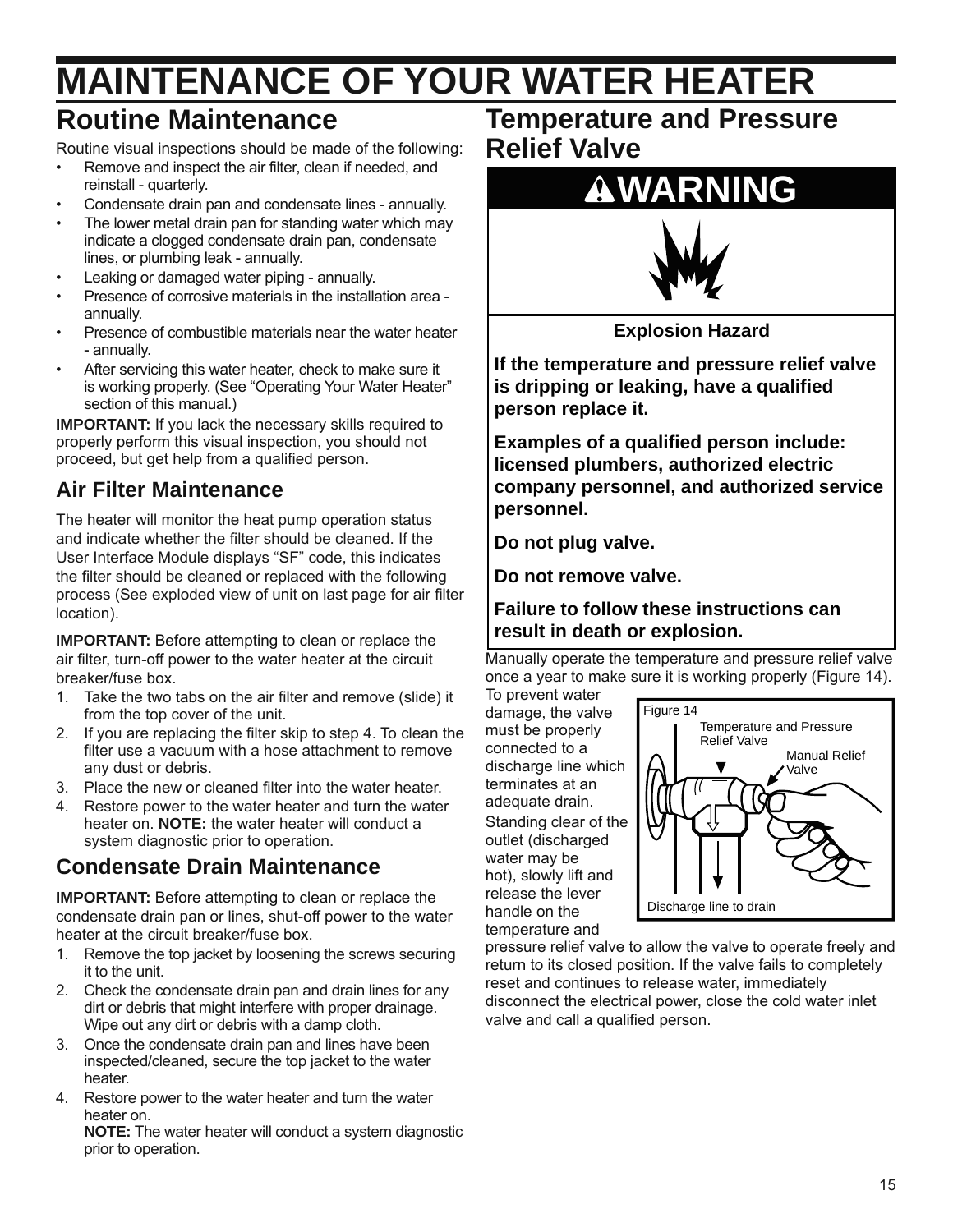# **Draining and Flushing**

It is recommended that the tank be drained and flushed every 6 months to remove sediment which may build up during operation. The water heater should be drained if being shut down during freezing temperatures. To drain the tank, perform the following steps:

- 1. Turn off the power to the water heater at the circuit breaker/fuse box.
- 2. Open a nearby hot water faucet until the water is no longer hot.
- 3. Close the cold water inlet valve.
- 4. Connect a hose to the drain valve and terminate it to an adequate drain or external to the building.
- 5. Open the water heater drain valve and allow all of the water to drain from the tank. Flush the tank with water as needed to remove sediment.
- 6. Close the drain valve, refill the tank (open the cold water inlet valve), and restart the heater as directed in this manual.

**IMPORTANT:** Do not turn on power to the water heater unless it is completely filled with water. To ensure that the tank is full, open a hot water faucet and allow the water to run until the air is purged and the water flows uninterrupted from the faucet.

**NOTE:** The water heater will conduct a system diagnostic prior to operation.

If the water heater is going to be shut down for an extended period, the drain valve should be left open.

# **Heating Element Replacement**

# **WARNING**

**Electric Shock Hazard**

**Disconnect power before servicing.**

**Replace all parts and panels before operating.**

**Failure to do so can result in death or electrical shock.**

Replacement heating elements must be of the same style and voltage/wattage rating as the ones originally in the water heater. This information can be found on the flange or terminal block of the element or on the water heater data plate.

**IMPORTANT:** Before replacing any element, confirm that you have the correct replacement element (wattage). This water heater has a 4500 watt upper element and a 4500 watt lower element. DO NOT replace the element(s) with a wattage different than the ones specified for the upper and/ or lower element.

**IMPORTANT:** Using an element greater than 4500 watts will damage the water heater and void the warranty.

- 1. Turn off the power to the water heater.
- 2. Drain the water heater as directed in the "Draining and Flushing" section.
- 3. Remove the access cover(s), then take off the white fiber dam.
- 4. Remove the protective plastic cover(s) over the elements from their attachment point.
- 5. Disconnect the electrical wires from the heating element(s) by loosening the screws (Figure 15). Remove the screw-in element(s) by turning the element(s) counterclockwise with a 1-1/2 inch socket wrench. Remove the existing gasket(s)



- 6. Clean the area where the gasket(s) fits to the tank and internal threads. If you are replacing the bottom element, remove any accumulated sediment on the bottom of the tank.
- 7. Make sure the replacement element(s) has the correct voltage and wattage rating by matching it to the rating plate on the water heater. Position the new gasket(s) on the element and insert it into the water heater tank (Figure 16).



**NOTE:** Apply a light coat of hand dishwashing soap and water to the gasket. Tighten the element by turning it clockwise until secure.

- 8. Close the drain valve and open the nearest hot water faucet. Then open the cold water shut off valve and allow the tank to fill completely with water. To purge the lines of any excess air and sediment, keep the hot water faucet open for 3 minutes after a constant flow of water is obtained.
- 9. Check for leaks around the element(s).
- 10. Reconnect the electrical wires to the element and securely tighten the screws (Figure 15).
- 11. Replace the protective plastic cover(s) removed earlier. Make sure the cover(s) are securely engaged on the attachment point(s).
- 12. Replace the white fiber dam and access cover(s).
- 13. Although this water heater is equipped with "Dry Fire" protection circuitry, be sure tank is completely filled with water before applying electrical power to the water heater.
- 14. Reconnect electrical power to the water heater at the circuit breaker/fuse box.
- 15. Set the desired water temperature and operating mode. **NOTE:** The water heater will conduct a system diagnostic (approximately 8 minutes) prior to operation.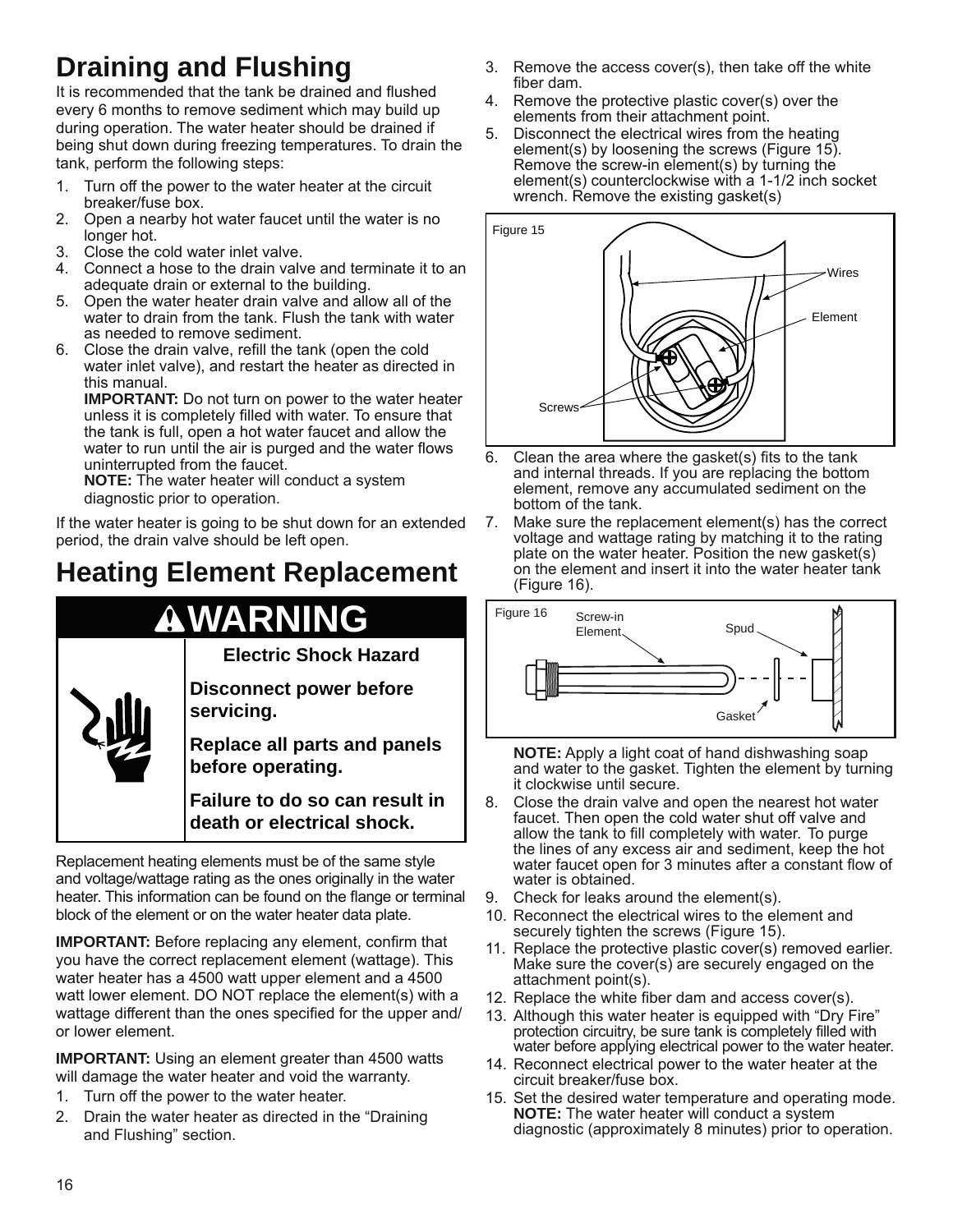# **DIAGNOSTIC CODES**

| <b>DISPLAY SHOWS</b>                                         | <b>INDICATES</b>                                                 | <b>CORRECTIVE ACTION</b>                                                                                                                                                                                                                                                                                                                                                                                                                                                                                                           |  |
|--------------------------------------------------------------|------------------------------------------------------------------|------------------------------------------------------------------------------------------------------------------------------------------------------------------------------------------------------------------------------------------------------------------------------------------------------------------------------------------------------------------------------------------------------------------------------------------------------------------------------------------------------------------------------------|--|
| <b>EUC</b>                                                   | Upper element is not functioning                                 | Turn off power at the circuit breaker/fuse box and check for<br>1.<br>a loose connection at the element. For access directions<br>see "Heating Element Replacement" section. If error persists<br>proceed to the next step.<br>Replace non-functioning element. See "Heating Element<br>2.<br>Replacement" section.                                                                                                                                                                                                                |  |
| <b>ELC</b>                                                   | Lower element is not functioning                                 | 1.<br>Turn off power at the circuit breaker/fuse box and check for<br>a loose connection at the element. For access directions<br>see "Heating Element Replacement" section. If error persists<br>proceed to the next step.<br>Replace non-functioning element. See "Heating Element<br>2.<br>Replacement" section.                                                                                                                                                                                                                |  |
| <b>SF</b>                                                    | The air filter is dirty.                                         | Turn off power at the circuit breaker/fuse box.<br>1.<br>Clean the air filter. See "Air Filter Cleaning/Replacement"<br>2.<br>section.                                                                                                                                                                                                                                                                                                                                                                                             |  |
| <b>ECF</b>                                                   | The heat pump compressor is<br>starting/stopping frequently.     | 1.<br>Turn off power at the circuit breaker/fuse box.<br>Clean the air filter. See "Air Filter Cleaning/Replacement"<br>2.<br>section.<br>3 <sub>1</sub><br>If error persist, please contact a qualified person to check the<br>fan wire connection.                                                                                                                                                                                                                                                                               |  |
| E20 or E21                                                   | Upper Temperature Sensor is not<br>functioning.                  |                                                                                                                                                                                                                                                                                                                                                                                                                                                                                                                                    |  |
| E30 or E31                                                   | Lower Temperature Sensor is not<br>functioning.                  | Contact a qualified person to service the unit.                                                                                                                                                                                                                                                                                                                                                                                                                                                                                    |  |
| <b>E50 or E51</b>                                            | Heat Pump Suction Temperature<br>Sensor is not functioning.      |                                                                                                                                                                                                                                                                                                                                                                                                                                                                                                                                    |  |
| E10 or E11                                                   | Heat Pump Coil Temperature<br>Sensor is not functioning.         |                                                                                                                                                                                                                                                                                                                                                                                                                                                                                                                                    |  |
| E40 or E41                                                   | Heat Pump Discharge<br>Temperature Sensor is not<br>functioning. |                                                                                                                                                                                                                                                                                                                                                                                                                                                                                                                                    |  |
| Edr                                                          | Not enough water in the tank<br>(tank not full).                 | Fill completely-Open all hot water taps in home and run until water<br>(uninterupted) flows from all open hot water taps.                                                                                                                                                                                                                                                                                                                                                                                                          |  |
| <b>EPL</b>                                                   | Power supply voltage is too low.                                 | Check the power supply to the unit and make sure it is higher than<br>204V                                                                                                                                                                                                                                                                                                                                                                                                                                                         |  |
| <b>EDH</b>                                                   | Heat Pump Discharge<br>Temperature is too high.                  | Contact a qualified technician to service the unit.                                                                                                                                                                                                                                                                                                                                                                                                                                                                                |  |
| <b>EoF</b><br>(If Accessory Condensate<br>Pump is installed) | Condensate pump failure.                                         | 1.<br>Check to see if accessory condensate pump is plugged in and<br>has power. Also check circuit breaker/fuse box and GFCI (if<br>used). If error persists, proceed to the next step.<br>2.<br>Check condensate pump outlet tube for blockage. If error<br>persists, proceed to the next step.<br>Check control wire connections to condensate pump. If error<br>3.<br>persists, proceed to the next step.<br>Replace accessory condensate pump. If error persists, contact<br>4.<br>a qualified technician to service the unit. |  |
| <b>ECL</b>                                                   | Heat pump suction pressure is<br>too low.                        |                                                                                                                                                                                                                                                                                                                                                                                                                                                                                                                                    |  |
| EEE                                                          | <b>EEPROM</b> failure                                            | Contact a qualified technician to service the unit                                                                                                                                                                                                                                                                                                                                                                                                                                                                                 |  |
| <b>ECC</b>                                                   | Heat pump compressor is not<br>functioning.                      |                                                                                                                                                                                                                                                                                                                                                                                                                                                                                                                                    |  |
| $``-", "-", "---"$                                           | Unit is doing a system diagnostic.                               |                                                                                                                                                                                                                                                                                                                                                                                                                                                                                                                                    |  |
| <b>ICE</b>                                                   | Heat pump is in defrosting cycle.                                | No action is necessary.                                                                                                                                                                                                                                                                                                                                                                                                                                                                                                            |  |
| <b>HPO</b>                                                   | Heat pump is out of operation<br>envelope.                       |                                                                                                                                                                                                                                                                                                                                                                                                                                                                                                                                    |  |

**NOTE:** The diagnostic codes listed above are the most common. If a diagnostic code not listed above is displayed, contact Residential Technical Assistance referencing the number on the front of this manual.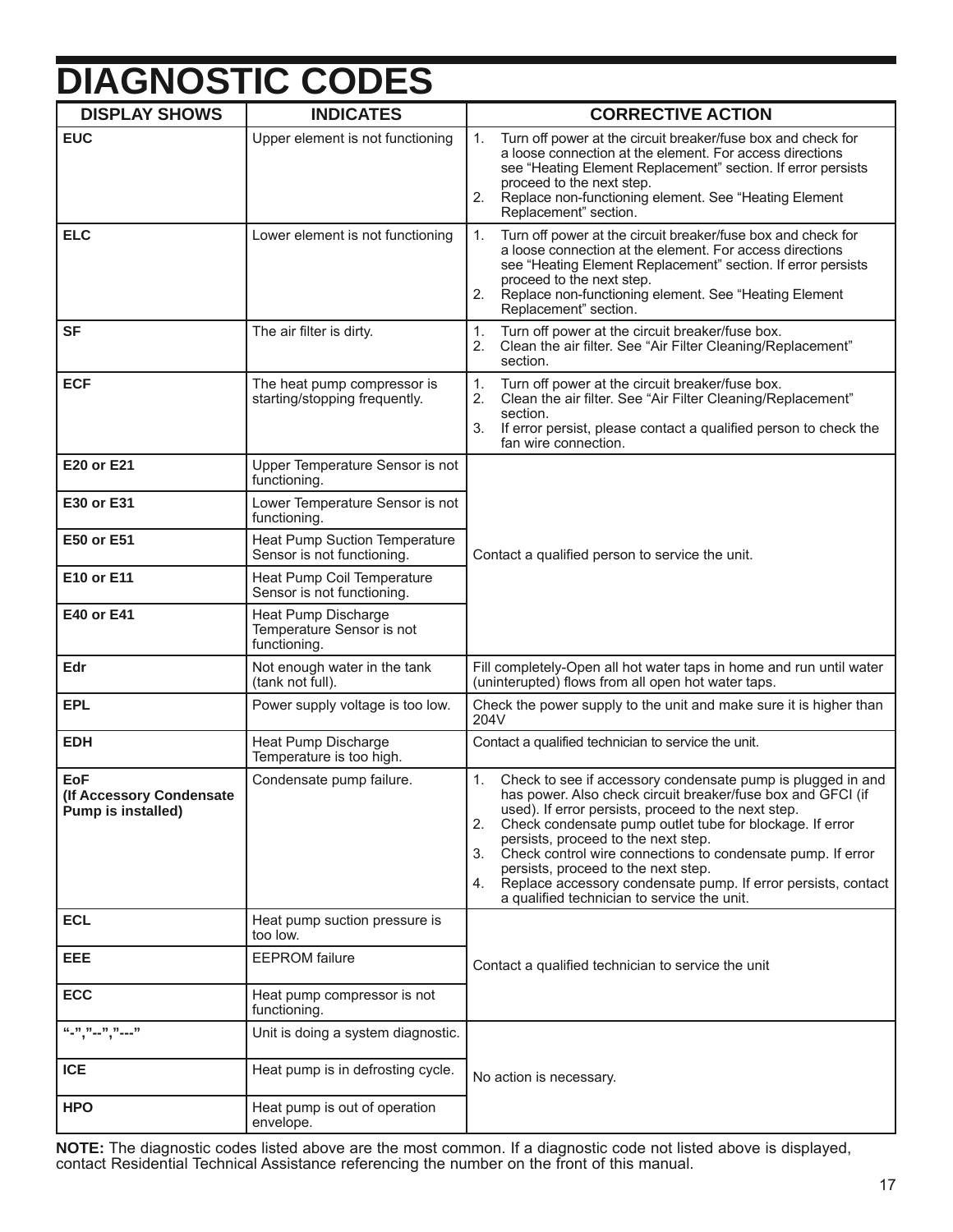# **TROUBLESHOOTING CHART**

| <b>PROBLEM</b>                                                     | <b>POSSIBLE CAUSE(S)</b>                                                                       | <b>CORRECTIVE ACTION</b>                                                                                                                            |
|--------------------------------------------------------------------|------------------------------------------------------------------------------------------------|-----------------------------------------------------------------------------------------------------------------------------------------------------|
| <b>NO HOT WATER</b>                                                | No power to the water heater (No<br>1.<br>lights on the unit are on).                          | Check for blown fuse or tripped breaker.<br>1.<br>Restore power to unit.                                                                            |
|                                                                    | Unit in Vacation mode<br>2.                                                                    | 2.<br>Press Mode/Enter button and return to desired                                                                                                 |
|                                                                    | 3.<br>High temperature limit switch open                                                       | operating mode.<br>3.<br>Reset the high temperature limit switch; see<br>"Safety shut-off" section for more information.                            |
|                                                                    | 4.<br>Hot water usage pattern exceeds the<br>capability of the water heater in<br>current mode | Change to different mode or modify usage pat-<br>4.<br>terns.                                                                                       |
|                                                                    | 5.<br>Non-functioning upper temperature<br>sensor                                              | 5.<br>Contact a qualified person for service.                                                                                                       |
| <b>INSUFFICIENT HOT WATER/</b><br><b>SLOW HOT WATER</b>            | 1.<br>Temperature set-point too low                                                            | 1.<br>Increase set point temperature; see "Adjusting<br>the User Interface Module" section                                                          |
| <b>RECOVERY</b>                                                    | 2.<br>Air filter dirty                                                                         | 2.<br>Clean air filter                                                                                                                              |
|                                                                    | 3.<br>Hot water usage pattern exceeds the<br>capability of the water heater in<br>current mode | 3.<br>Change to different mode or modify usage<br>patterns (For example if in Efficiency Mode<br>switch to Hybrid Mode)                             |
|                                                                    | 4.<br>Water connections to unit reversed                                                       | Ensure the cold connection is at the bottom<br>4.<br>and that the hot connection is at the top                                                      |
|                                                                    | Heat lost through long run of exposed<br>5.<br>pipe                                            | 5.<br>Insulate exposed piping                                                                                                                       |
|                                                                    | Hot water leak at faucet or piping<br>6.                                                       | 6.<br>Repair hot water leaks                                                                                                                        |
|                                                                    | Non-functioning heating element<br>7.                                                          | Call qualified person for service<br>7.                                                                                                             |
|                                                                    | Sediment or scale build up in tank<br>8.                                                       | 8.<br>Drain and flush tank. Water conditioning may<br>be necessary to minimize build up                                                             |
| <b>HIGH OPERATION COSTS</b>                                        | 1.<br>Temperature set-point too high                                                           | 1.<br>Decrease set point temperature; see "Adjusting"<br>the User Interface Module"                                                                 |
|                                                                    | 2.<br>Air filter dirty                                                                         | 2.<br>Clean air filter                                                                                                                              |
|                                                                    | Electric mode selected<br>3.                                                                   | Change to Efficiency or Hybrid mode for re-<br>3.<br>duced energy costs                                                                             |
|                                                                    | 4.<br>Water connections to unit reversed                                                       | Ensure the cold connection is at the bottom<br>4.<br>and that the hot connection is at the top                                                      |
|                                                                    | Heat lost thru long run of exposed<br>5.<br>pipe                                               | 5.<br>Insulate exposed piping                                                                                                                       |
|                                                                    | Hot water leak at faucet or piping<br>6.                                                       | 6.<br>Repair hot water leaks                                                                                                                        |
|                                                                    | 7.<br>Sediment or scale build up in tank                                                       | 7.<br>Drain and flush tank. Water conditioning may<br>be required to minimze build up                                                               |
| <b>DRIP FROM TEMPERATURE &amp;</b><br><b>PRESSURE RELIEF VALVE</b> | 1.<br>Excessive water pressure                                                                 | 1.<br>Check water supply inlet pressure. If higher than<br>80 PSIG, install a pressure reducing valve (50-<br>60 PSIG is the recommended pressure.) |
| (Warning: Do not plug or cap<br>T&P discharge pipe.)               | 2.<br>Add or service a thermal expansion<br>tank.                                              | 2.<br>See "Closed System/Thermal Expansion" section                                                                                                 |
|                                                                    | Non-functioning Temperature &<br>3.<br><b>Pressure Relief Valve</b>                            | 3.<br>Replace the Temperature & PressureRelief<br>Valve                                                                                             |
| <b>OTHER</b>                                                       | 1 <sub>1</sub><br>The water heater does not                                                    | 1 <sub>1</sub><br>When first started the water heater takes about 8                                                                                 |
|                                                                    | immediately start                                                                              | minutes to complete a diagnostic routine                                                                                                            |
|                                                                    | 2.<br>The heat pump does not run in<br>Efficiency mode.                                        | 2.<br>Contact a qualified person for service                                                                                                        |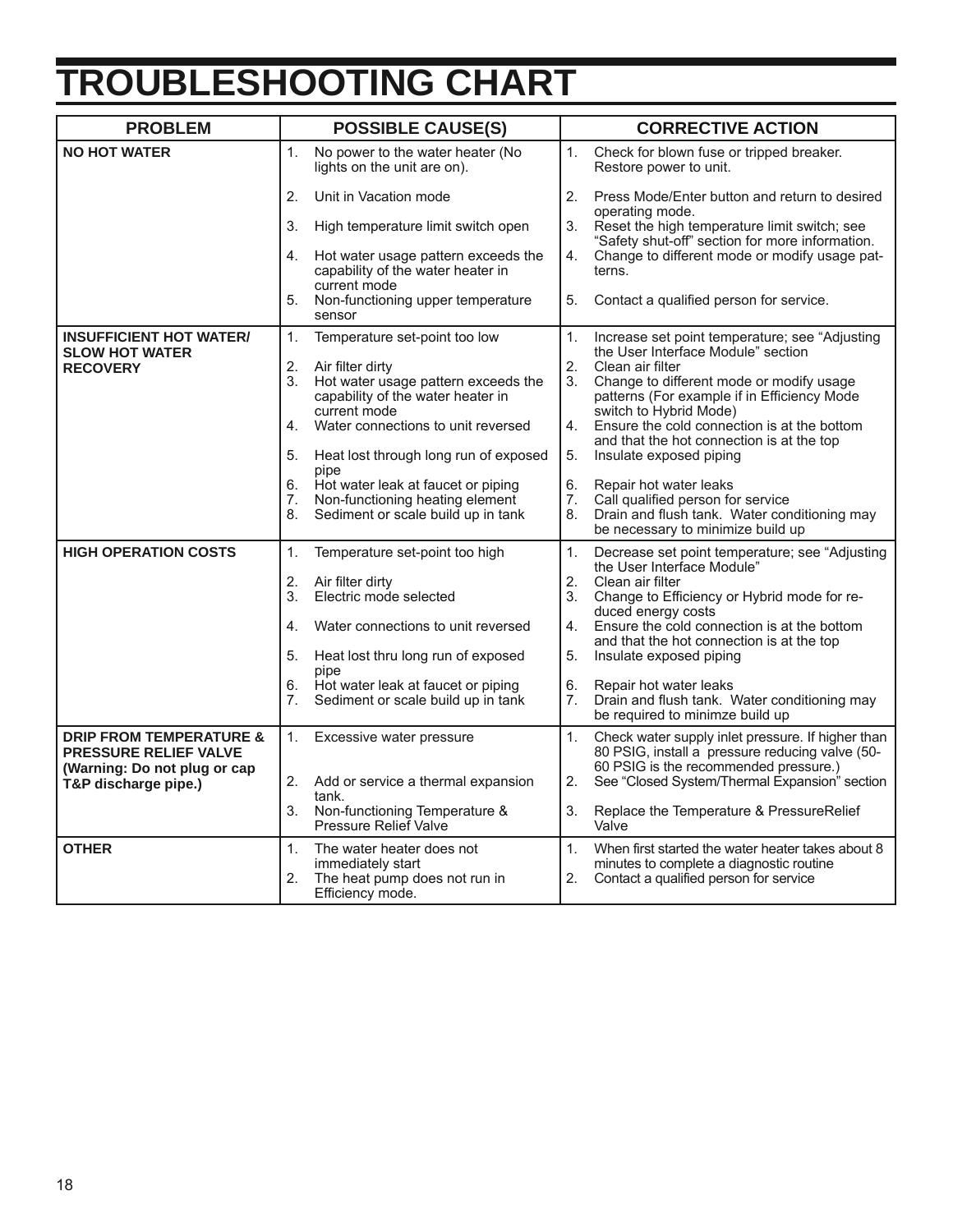# **REPAIR PART ILLUSTRATION**



#### **REPAIR PARTS LIST**

| <b>ITEM</b><br>NO. | <b>PARTS DESCRIPTION</b>                       |
|--------------------|------------------------------------------------|
| 1                  | Element Access Cover                           |
| $\overline{2}$     | Element (4500 Watts)                           |
| 3                  | Energy Cut-Off (ECO) Switch                    |
| 4                  | Temperature & Pressure Relief Valve (T&P)      |
| 5                  | Dip Tube (at hot water outlet)                 |
| 6                  | Anode                                          |
| 7                  | Controller                                     |
| 8                  | Air Filter                                     |
| 9                  | Fan Assembly                                   |
| 10                 | Drain Valve                                    |
| 11                 | <b>Element Terminal Cover</b>                  |
| 12                 | Ambient / Coil / Discharge Temperature Sensor* |
| 13                 | Upper / Lower Tank Temperature Sensor*         |
| 14                 | Fan Shroud                                     |
| 15                 | <b>Condensate Drain Connection Cover</b>       |
| 16                 | <b>Electronic Expansion Valve Coil</b>         |
| 17                 | Start Capacitor*                               |
| 18                 | Relay Kit*                                     |

\* NOT SHOWN

#### **REPAIR PARTS**

Repair parts may be ordered through your plumber, local distributor, home improvement center, or by calling 1-800-527-1953. When ordering repair parts always give the following information:

- 1. Model, serial and product number
- 2. Item number
- 3. Parts description